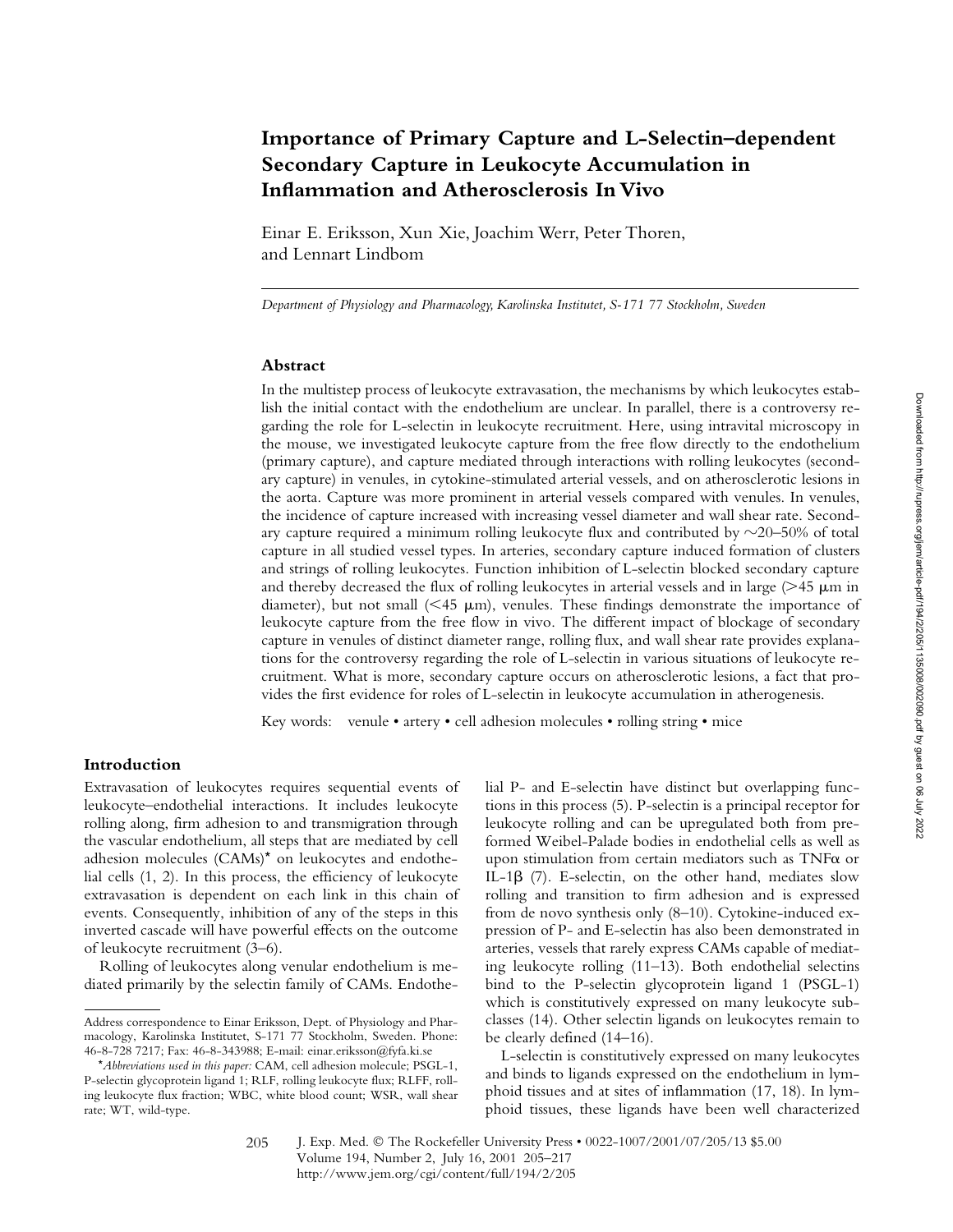both with regard to their structure as well as their functional significance as endothelial homing receptors for lymphocytes. In contrast, the identity of the endothelial ligand(s) for L-selectin in inflammation is unclear. However, a recent study could show that the functional epitope on inflamed endothelium mediating interactions with L-selectin is identical with the HECA-452 binding cutaneous lymphocyte antigen (CLA) (19). In addition to the unclear identity of endothelial ligand(s) on inflamed endothelium, the functional roles for L-selectin–dependent leukocyte–endothelial interactions in inflammation are controversial. In some studies, function inhibition of L-selectin in trauma-induced leukocyte rolling has resulted in marked decreases in the flux of rolling leukocytes (1, 20, 21). In contrast, other studies have found no decrease in leukocyte rolling after blockage of L-selectin function (5, 16). This apparent inconsistency may be partly explained by the fact that trauma-induced leukocyte rolling in venules becomes increasingly dependent on L-selectin at later time points after surgical preparation of the tissue exposed for intravital microscopy (22), suggesting that differences in experimental setup could account for part of the contrariety between published sets of data. However, the controversy as to the role of L-selectin in leukocyte recruitment still remains.

Apart from the roles for L-selectin in mediating leukocyte rolling along the endothelium, L-selectin has also been implicated in other events potentially occurring in the process of leukocyte recruitment. To initiate rolling, leukocytes need to establish contact with the endothelium. However, the mechanisms by which leukocytes achieve this contact in vivo are unclear. Hypothetically, rolling can be initiated by transition from nonspecific leukocyte–endothelial contact to adhesion receptor–dependent rolling interactions when leukocytes enter venules from the capillaries. Alternatively, leukocyte rolling may commence upon leukocyte capture from the free flow. In flow chambers in vitro*,* capture of leukocytes from the free flow is a prerequisite for leukocyte rolling along the adhesive surface and in this situation, capture provides a rate-limiting step in leukocyte accumulation. Capture in vitro has been shown to occur through two distinct mechanisms (see Fig. 1 A). First, leukocytes can attach directly to the endothelium and subsequently initiate rolling interactions, a phenomenon called primary capture. Second, a freely flowing leukocyte can transiently interact with a rolling leukocyte, subsequently attach to the endothelium, and initiate rolling interactions in contact with, or immediately downstream of, the previously rolling cell. This is known as secondary capture (23, 24). Secondary capture in vitro is mediated by L-selectin that interacts mainly with PSGL-1, which presents L-selectin binding HECA-452 defined epitopes on leukocytes (15, 25–29). However, the physiological roles for capture, primary or secondary, have been questioned. In the only study addressed to investigate these events in vivo, capture was found to be of minimal importance in leukocyte–endothelial interactions (30). Moreover, a recent study could demonstrate that in flow chambers in vitro, secondary capture is markedly decreased when whole

blood rather than suspensions of leukocytes free from erythrocytes are used (31). Consequently, primary and secondary capture have been regarded mainly as in vitro phenomena with only minimal impact on leukocyte recruitment in vivo. Instead, it has been postulated that leukocytes interacting with the endothelium in inflammation initiate rolling interactions immediately when entering venules from the capillaries and hence, when they are already in contact with the vessel wall.

In this study, we investigated the roles for capture of leukocytes from the free flow under physiological conditions. Our findings reveal that primary capture as well as L-selectin–dependent secondary capture are important mechanisms by which leukocytes initiate interactions with the endothelium. Moreover, blockage of secondary capture has the potential to decrease leukocyte rolling in many inflammatory situations, a fact that provides increased understanding of the roles for L-selectin in leukocyte recruitment in vivo.

## **Materials and Methods**

## *Animals*

Male wild-type (WT) C57BL/6 mice were obtained from B&K. L-selectin–deficient mice  $(L^{-/-})$  mice and appropriate controls (B6/129F2) were obtained from The Jackson Laboratory. Atherosclerotic ApoE deficient ( $ApoE<sup>0</sup>$ ) and  $ApoE/LDL$  receptor double deficient (ApoE<sup>0</sup>LDLR<sup>0</sup>) mice backcrossed into  $C57BL/6$ mice for at least 10 generations were obtained from M&B. Atherosclerosis prone mice were from 8 wk of age fed western diet (Analyzen) based on cornstarch, sucrose, glucose, cocoa butter, cellulose, minerals, and a vitamin mix. The diet contained 0.15% cholesterol and 21% (wt/wt) total fat. All other animals were fed normal chow. Water was provided ad libitum. Intravital microscopy experiments on atherosclerotic mice were performed on the aorta at an age of 5–10 mo. All experiments were approved by the regional ethical committee for animal experimentation.

## *Cytokine Stimulation*

*Cremaster Muscle.* Cytokines were given through intrascrotal injections (a combination of 0.05  $\mu$ g human TNF $\alpha$  (hTNF $\alpha$ ) and 0.0125  $\mu$ g human IL-1 $\beta$  (hIL-1 $\beta$ ) in 0.3 ml in PBS given 3–4 h before intravital microscopy).

*Femoral Artery.* hTNF $\alpha$  (0.05  $\mu$ g) and hIL-1 $\beta$  (0.0125  $\mu$ g) were injected medially on the hindpaw.

## *Experimental Procedure*

In experiments on the aorta, mice were anesthetized by spontaneous inhalation of 2% isoflurane (Forene®; Abbott) in 40%  $O_2$ . In all other experiments, mice were anesthetized by an intraperitoneal injection of 0.15–0.20 ml of a mixture of ketamine (Ketalar®; Parke-Davis; 25 mg/ml) and xylazine (Narcoxyl vet.®; Veterinaria AG; 5 mg/ml). Catheters were placed in the left carotid artery and in the left jugular vein. Blood pressure was monitored and ranged between 60 and 100 mmHg. Temperature was kept at  $37^{\circ}$ C with a heating pad and an infrared heat lamp. The exposed tissue was superfused with a thermostated  $(37^{\circ}C)$  bicarbonate-buffered saline solution equilibrated with  $5\%$  CO<sub>2</sub> in nitrogen to maintain physiological pH. Blood samples  $(10 \mu l)$  were taken through the carotid catheter and later analyzed for systemic leukocyte count (white blood count [WBC]) in a Bürker chamber.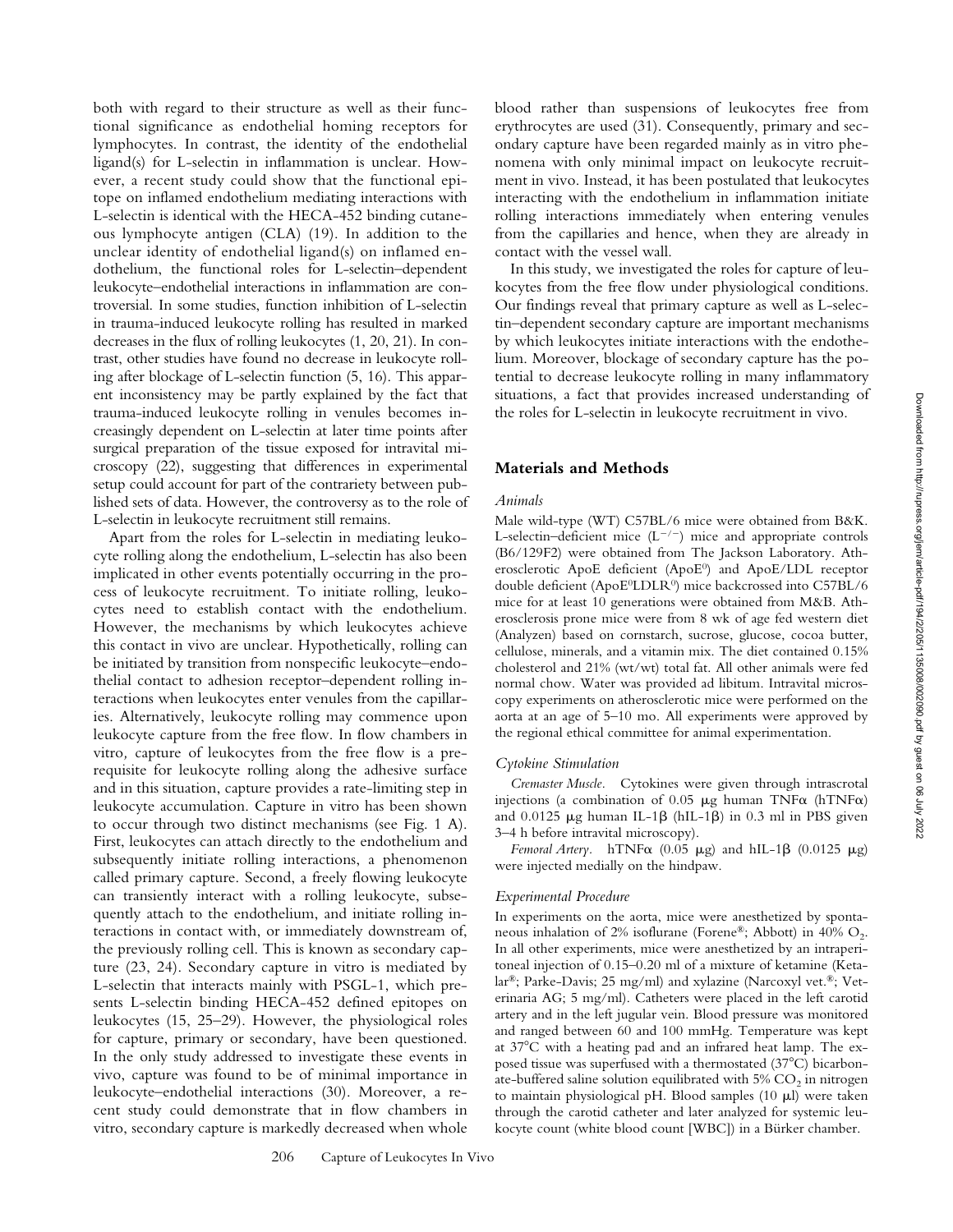#### *Surgical Procedures*

*Aorta.* The aorta was prepared as described previously (13). In brief, the abdomen was opened through a midline incision and the intestines were retracted. The aorta was carefully exposed and separated from the vena cava for a distance of 2–3 mm immediately inferior of the renal arteries. The mouse was placed under the microscope and an ultrasonic flowprobe connected to a flowmeter (Transonic T-106 flowmeter, 0.7v probe) was placed around the artery. Direct intravital microscopic observations were performed on the abdominal aorta at least 4–5 mm downstream of the flowprobe.

*Femoral Artery.* The skin was opened parallel to the femoral vessels. The skin was retracted exposing the vessels for direct microscopic observations.

*Cremaster Muscle.* The cremaster muscle was prepared as described previously (22). In brief, an incision of the skin and fascia ventrally on the right scrotum was made and the tissue was retracted to expose the cremaster muscle. The muscle was incised and spread on a transparent pedestal to allow transillumination. The testis was then pinned to the side.

*Intravital Microscopy.* Microscopic observations were made using an intravital microscope (Leitz Biomed or Leitz Orthoplan) with a water immersion objective (Leitz SW25 [observation of leukocytes] or Nikon WI10 [flow measurements]). In experiments on large vessels and in all flow measurements, epi-illumination fluorescence microscopy (Leitz Ploem-o-pac, [filter block M2 or I2] illuminated by a cooled infrared filtered lamp [Osram HBO 200W/4]) was used. In the microcirculation, observation of leukocyte–endothelial interactions was performed using either fluorescent or transmitted light. Labeling of circulating leukocytes was made by an intravenous injection of Rhodamine 6G (0.3 mg/ ml, 0.67 mg/kg). Images were televised and recorded on videotape using Panasonic WV-1900 or WV-1550 video cameras.

#### *Analysis of In Vivo Experiments*

Vessel diameter (*D*) was measured from the microscopic image and radius (*r*) was calculated as *D*/2. In the microcirculation, flow (*q*) and wall shear rate (WSR  $[\gamma_w]$ ) were calculated from *r* and by measuring the velocity of intravenously injected fluorescent beads (2.0  $\mu$ m in diameter). The fastest beads were approximated to represent axial flow velocity  $(v_{ax})$ .  $v_{ax}$  was divided by the empiric factor 2 to achieve mean flow velocity  $(v_m)$  (32). The factor 2 was controlled by investigating the relation between maximum velocity and mean velocity of fluorescent beads (data not shown). Flow could then be calculated from  $v_m$  and *r* according to  $q = v_m \pi r^2$ . WSR was subsequently calculated using the formula  $\gamma_w = 2.12 \times$ 4*q*/*r* 3 according to Tangelder et al. (33). Rolling leukocyte flux (RLF) was determined as the number of leukocytes passing a reference line perpendicular to blood flow. RLF fraction (RLFF) was calculated as RLF divided by the total leukocyte flux (TLF) in the observed vessel estimated from flow and WBC. Rolling flux/mm was determined as RLF per mm observed vessel circumference calculated from  $\pi D$ . In large arteries, RLF was determined as the number of leukocytes rolling across a 0.15-mm long reference line perpendicular to blood flow and rolling flux/mm was calculated as RLF/0.15. Leukocytes were regarded as captured if they initiated endothelial contact within the field of vision and had not previously been in contact with the vessel wall. Empirically, it was found that almost all secondary capture in vivo occurred either in contact with, or  $0-30 \mu m$  downstream of previously rolling leukocytes. Therefore, captured leukocytes were regarded as potentially secondary if they attached in contact with or  $0-30$   $\mu$ m downstream of a previously rolling cell. All other

captured leukocytes were regarded as primary. To adjust the number of potentially secondary captured leukocytes for primary capture occurring downstream of rolling cells, the number of potentially secondary leukocytes was subtracted by the number of cells that were captured  $0-30 \mu m$  upstream of rolling leukocytes. The outcome was determined as secondary capture. Capture/ mm2 was determined as the number of captured leukocytes divided by luminal vessel area calculated from  $\pi D l$  where *l* represents the length of the observed vessel segment. In large vessels, capture was examined in a  $0.15 \times 0.15$  mm square area, and capture/mm2 was calculated accordingly. Capture efficiency was calculated as the ratio between the number of captured cells and TLF. Capture efficiency/mm2 was calculated as capture efficiency divided by luminal vessel area calculated from  $\pi D l$ . In cremaster muscle vessels  $>70 \mu m$  in diameter, leukocytes could be observed only on the side of the vessel facing the objective. In such vessels, parameters of leukocyte capture and rolling were adjusted by multiplying these parameters with a factor 2. Leukocytes were regarded as detached if they released from rolling to the free flow without reattaching within the field of vision.

#### *Antibodies and Reagents*

mAb MEL-14 against mouse L-selectin  $(50-70 \mu g$  per mouse) and mAb RB40.34 against mouse P-selectin (30  $\mu$ g per mouse) were obtained from BD PharMingen. Systemic treatment with MEL-14 decreased WBC as described previously (34) and data were carefully adjusted accordingly. Recombinant  $hIL-1\beta$  and hTNFa were obtained from R&D Systems. Rhodamine 6G came from Sigma-Aldrich. FITC-labeled microspheres were obtained from Molecular Probes Inc.

#### *Statistical Analysis*

The data represent mean  $\pm$  SEM of measurements obtained in the indicated number of experiments. Statistical comparison between WT and  $L^{-/-}$  mice were performed using the Student's  $t$ test or the Mann-Whitney rank sum test, whereas comparison before and after antibody blockage of CAMs were performed using paired *t* test or Wilcoxon signed rank test for paired samples. Nonparametric tests were used in the cases where samples were not normally distributed. In all comparisons on normally distributed samples, nonparametric tests rendered values of significance similar to what was found using *t* tests. In experiments investigating the relation between two parameters, linear regression was used. Multiple linear regression was used to investigate how one parameter was dependent on two independent parameters. Statistical significance was set at  $P \le 0.05$ . In the figures, \*, \*\*, and \*\*\* denote difference from control value by significance of  $P \leq 0.05$ ,  $P \leq 0.01$ , and  $P \leq 0.001$ , respectively.

#### **Results**

For specification of all parameters, see Materials and Methods. WBC, vessel diameters, and WSR in different experimental settings are shown in Table I. In arterioles treated with a combination of 0.05  $\mu$ g hTNF $\alpha$  and 0.0125  $\mu$ g hIL-1 $\beta$ , leukocyte rolling was observed in vessels  $>$ 25 m in diameter. In venules, leukocyte rolling was observed in all types of vessels regardless of size or treatment. In trauma-induced leukocyte rolling in venules, RLFF was 9.1  $\pm$  1.3% and 13  $\pm$  2.7% in C57BL/6 and B6/129F2 mice, respectively ( $P = 0.846$ ). In venules treated with cytokines, RLFF in C57BL/6 was  $4.9 \pm 1.6\%$  whereas in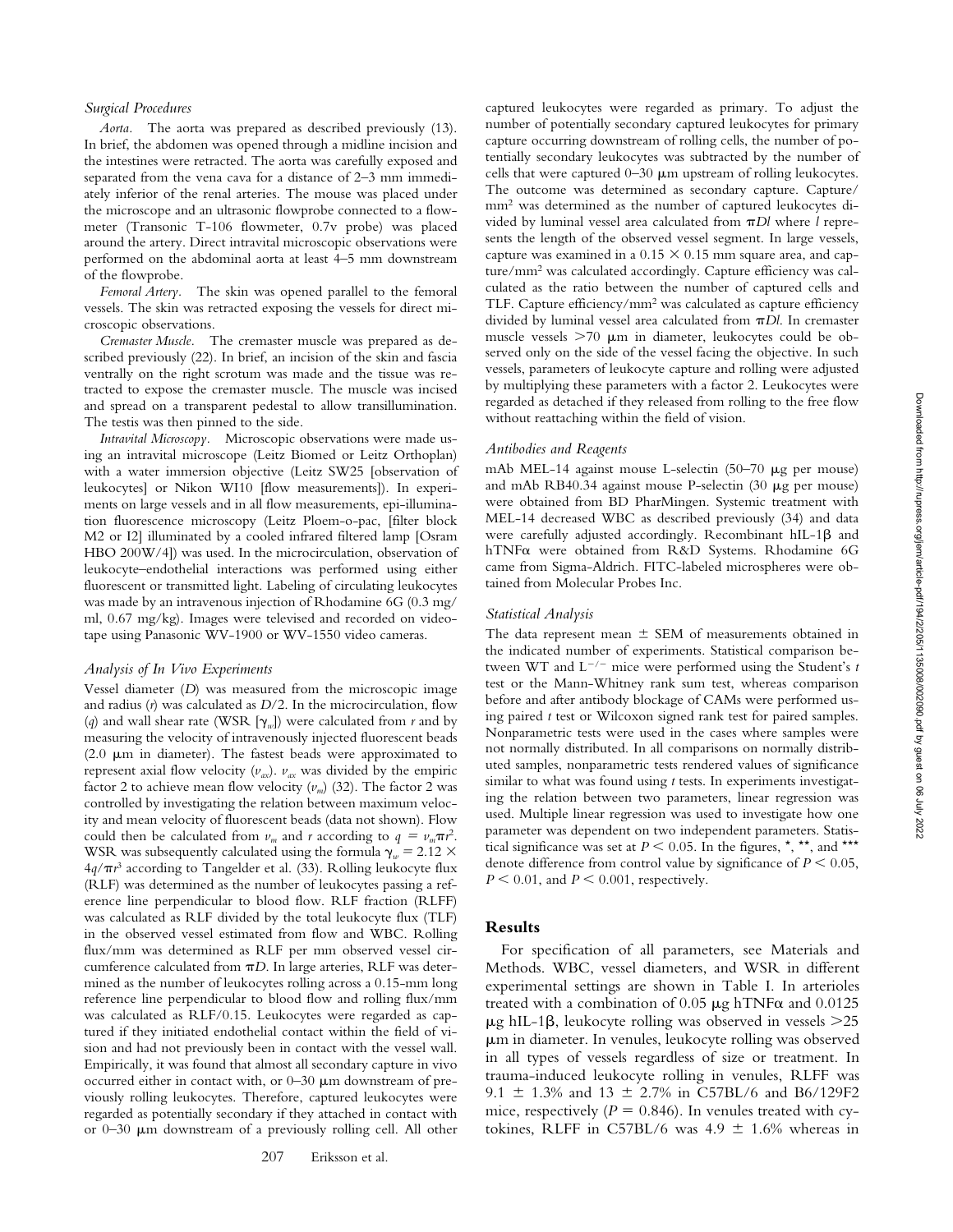| Vessel type               | Animal                               | Number of<br>animals/vessels | <b>WBC</b>     | Mono          | Poly          | Vessel diameter | <b>WSR</b>       |  |
|---------------------------|--------------------------------------|------------------------------|----------------|---------------|---------------|-----------------|------------------|--|
|                           |                                      |                              | $106$ cells/ml | $\frac{0}{0}$ | $\frac{0}{0}$ | $\mu$ m         | $s^{-1}$         |  |
| Arterioles                |                                      |                              |                |               |               |                 |                  |  |
| $hIL1\beta + hTNF\alpha$  | <b>WT</b>                            | 20/83                        | $5.1 \pm 0.53$ | $54 \pm 3.0$  | $46 \pm 3.0$  | $45 \pm 0.95$   | $705 \pm 39$     |  |
|                           |                                      |                              |                |               |               | $R: 29 - 71$    | R: 165-1,924     |  |
|                           | $L^{-/-}$                            | 7/34                         | $3.7 \pm 0.62$ | $40 \pm 5.2$  | $60 \pm 5.2$  | $45 \pm 2.2$    | $882 \pm 81$     |  |
|                           |                                      |                              |                |               |               | $R: 22 - 74$    | $R: 245 - 2,124$ |  |
| Venules                   |                                      |                              |                |               |               |                 |                  |  |
| Trauma-induced<br>rolling | <b>WT</b>                            | 23/157                       | $9.2 \pm 0.54$ | $80 \pm 1.6$  | $20 \pm 1.6$  | $48 \pm 1.4$    | $493 \pm 18.2$   |  |
|                           |                                      |                              |                |               |               | $R: 16-106$     | $R: 68-1,317$    |  |
|                           | $L^{-/-}$                            | 7/51                         | $7.2 \pm 2.1$  | $78 \pm 3.6$  | $22 \pm 3.6$  | $49 \pm 3.1$    | $567 \pm 32$     |  |
|                           |                                      |                              |                |               |               | $R: 21 - 111$   | $R: 141-1,902$   |  |
| $hIL1\beta + hTNF\alpha$  | <b>WT</b>                            | 7/22                         | $5.3 \pm 1.5$  | $43 \pm 6.2$  | $57 \pm 6.2$  | $61 \pm 5.4$    | $211 \pm 21$     |  |
|                           |                                      |                              |                |               |               | R: 29-138       | $60 - 444$       |  |
| Femoral artery            |                                      |                              |                |               |               |                 |                  |  |
| $hIL1\beta + hTNF\alpha$  | WT                                   | 5/25                         | $5.1 \pm 0.94$ | $51 \pm 8.4$  | $49 \pm 8.4$  | $212 \pm 3.7$   |                  |  |
|                           |                                      |                              |                |               |               | R: 175-333      |                  |  |
|                           | $L^{-/-}$                            | 6/19                         | $5.0 \pm 1.0$  | $47 \pm 12$   | $53 \pm 12$   | $179 \pm 5.4$   |                  |  |
|                           |                                      |                              |                |               |               | R: 119-270      |                  |  |
| Aorta athero              |                                      |                              |                |               |               |                 |                  |  |
|                           | ApoE <sup>0</sup> ,                  |                              |                |               |               |                 |                  |  |
|                           | ApoE <sup>0</sup> /LDLR <sup>0</sup> | 7/17                         | $6.2 \pm 1.1$  | $64 \pm 2.4$  | $36 \pm 2.4$  |                 |                  |  |

**Table I.** *Systemic Leukocyte Counts, Vessel Diameters, and WSR in Different Experimental Situations*

All parameters are expressed as mean SEM in the indicated number of experiments. R indicates range of the indicated parameter.

B6/129F2 mice it was  $6.6 \pm 1.3\%$  ( $P = 0.085$ ). In addition, RLFF in arterioles was also similar in the two control mouse strains (6.0  $\pm$  0.64% and 7.7  $\pm$  1.5% for C57BL6 and B6/129F2, respectively;  $P = 0.332$ ). Thus, for RLFF as well as for all other parameters of leukocyte–endothelial interactions (not shown), no significant differences between C57BL/6 and B6/129F2 control mice were found and therefore, data are pooled as WT mice. In trauma-induced rolling in venules, RLFF was inversely correlated to diameter and flow velocity ( $r = 0.347$ ,  $P < 0.001$ ; and  $r = 0.179$ ,  $P \le 0.05$ , respectively), as described previously (22). In arterioles, vessel diameter did not influence RLFF significantly  $(r = 0.072, P = 0.518)$  whereas RLFF was highly dependent on flow velocity ( $r = 0.484$ ,  $P < 0.001$ ). In all experiments in venules, RLFF was lower compared with what has been observed in most previous studies. This may be due to the fact that the average diameter of the vessels observed in this study is  $\sim$ 10–25 µm larger compared with those studied in most previous reports (5, 16, 22). Thus, the low RLFFs observed in this study are consistent with a trend of decreasing RLFF in venules of increasing diameters observed in previous studies.

*Capture of Leukocytes Occurs in Various Types of Vessels In Vivo and Correlates with the Rate of Leukocyte Detachment from the Endothelium.* In all types of microvessels studied, leukocyte capture to, and detachment from, the endothelium

was observed. Capture was more prominent in arterioles as compared with venules (Fig. 1 B). Regardless of inductive stimulus or vessel type, a close relation between capture and detachment was found  $(r = 0.843, P < 0.001; \text{ Fig. 1})$ C) indicating that in the situations where capture is distinct, there is a prominent turnover of leukocytes attaching to and detaching from the endothelium. In situations of low detachment (i.e., stable rolling), the contribution of capture to leukocyte–endothelial interactions is less substantial.

*Capture of Leukocytes in Venules Is Strongly Dependent on Vessel Diameter and WSR.* In arterioles, capture was prominent in all arterioles where leukocyte rolling was observed regardless of vessel diameter or WSR indicating that capture is a prerequisite for leukocyte rolling in arterial vessels (Fig. 1 D, left). In contrast, capture in venules was rare at small diameters and at low WSR whereas in larger venules and at higher WSR, capture was significant and could reach levels equal to what was seen in arterioles (multiple regression:  $r = 0.488$ ,  $P < 0.001$ ; Fig. 1 D, right). This indicates that leukocyte rolling in small venules is not initiated by capture of leukocytes from the free flow but rather through direct transition from mechanical leukocyte–endothelial contact in narrow capillaries where leukocytes are caught against the vessel wall, to CAM-dependent rolling interactions when leukocytes enter into venular vessels. At higher WSR or at larger vessel diameters than de-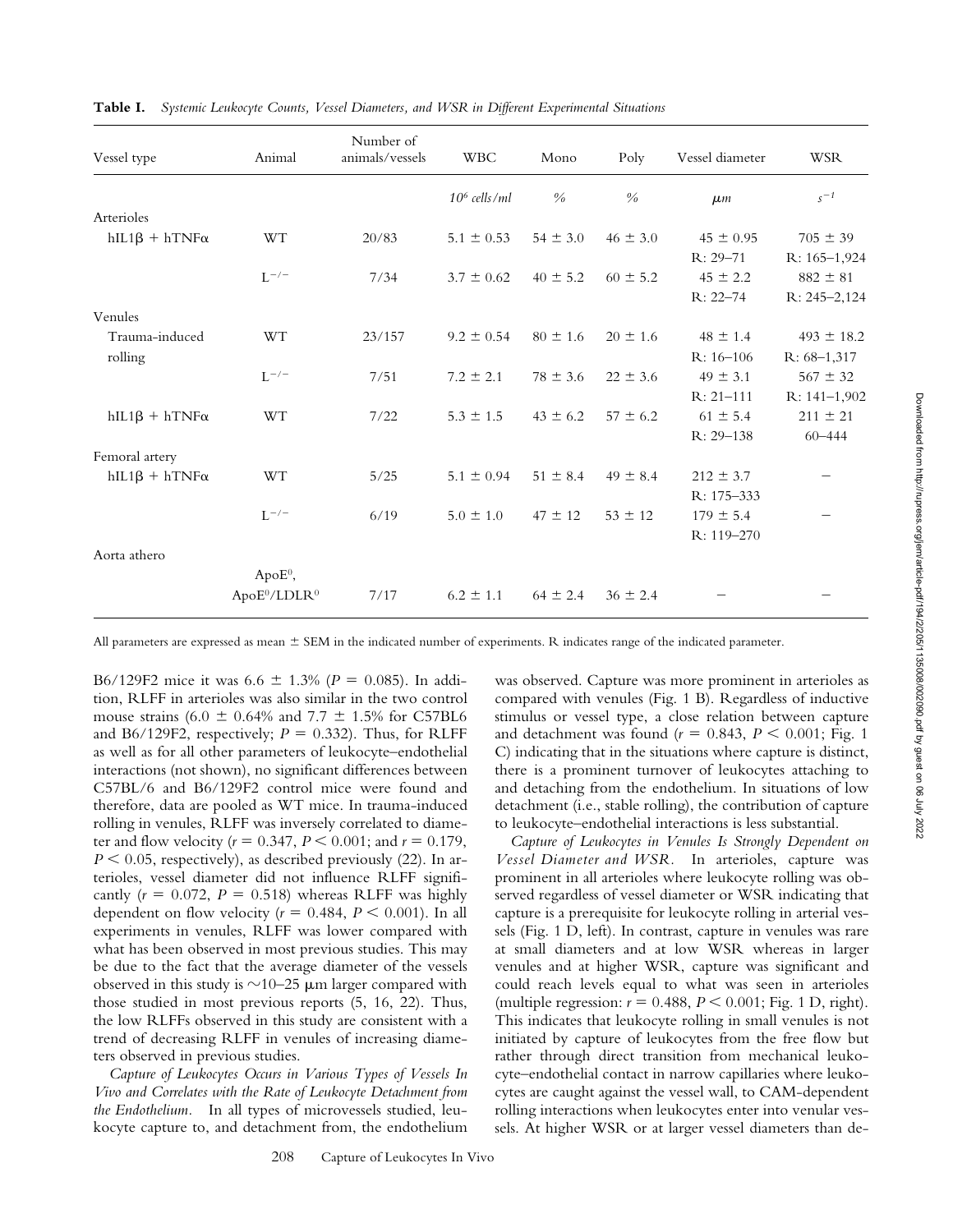

tachment in arterioles and venules of the mouse cremaster muscle microcirculation after cytokine stimulation of the tissue, and in response to preparation trauma only. Capture represents the number of leukocytes that initiated rolling within the central part of the field of vision without previously having been in contact with the vessel wall. (C) Capture of leukocytes in various situations in the microcirculation plotted against leukocyte detachment from the endothelium ( $r = 0.843$ ,  $P < 0.001$ ). Data for venules and arterioles are indicated by dots or circles, respectively. (D) Capture of leukocytes from the free flow was plotted against vessel diameter and WSR. In arterioles, capture of leukocytes to the endothelium occurs in all vessels where leukocyte rolling is observed. In venules, capture is low at low WSR and in vessels of small diameters whereas in larger venules and at higher WSR, capture is prominent.

picted in Fig. 1 D, capture was found in all types of vessels where leukocyte rolling was observed.

*Primary and Secondary Capture Contribute to Capture of Leukocytes In Vivo.* As capture proved to be a significant feature of leukocyte–endothelial interactions in various situations, we investigated the respective contribution of primary and secondary capture to total capture of leukocytes in the microcirculation in vivo*.* Interestingly, secondary capture was regularly observed in all situations where primary capture was evident. Sequential images of primary and secondary capture in an arteriole treated with  $hIL-1\beta$ and hTNF $\alpha$  are shown in Fig. 2 A. Secondary capture occurred through interactions between rolling and freely flowing leukocytes whereas secondary capture mediated by firmly adherent cells was hardly observed. Primary and secondary capture increased with increasing flux of rolling leukocytes (not shown). In addition, secondary capture seemed to require a minimum rolling flux to become prominent. This is likely because rolling leukocytes will

present the required adhesive surface towards freely flowing cells for secondary capture to occur, and increased rolling flux will thus increase secondary capture.

*Secondary Capture Is L-Selectin Dependent and Increases Cytokine-induced Leukocyte Rolling in Arterioles and Traumainduced Rolling in Venules In Vivo.* Because secondary capture in vitro has been shown to be mediated by L-selectin interacting with PSGL-1 (15, 25–29) we sought to analyze whether this holds true also in the in vivo situation. In the mouse cremaster muscle, trauma-induced rolling in venules at early time points after tissue exteriorization  $( $60 \text{ min}$ )$  as well as cytokine-induced rolling in arterioles have been shown to be critically dependent on endothelial P-selectin (12, 22). In this study, these data were confirmed (Fig. 3 A). As previous data combined do not support a role for interactions between L-selectin and P-selectin (14, 23, 35, 36), a possible contribution of L-selectin to secondary capture, as well as a contribution of secondary capture to leukocyte rolling, could then be unmasked through inhibition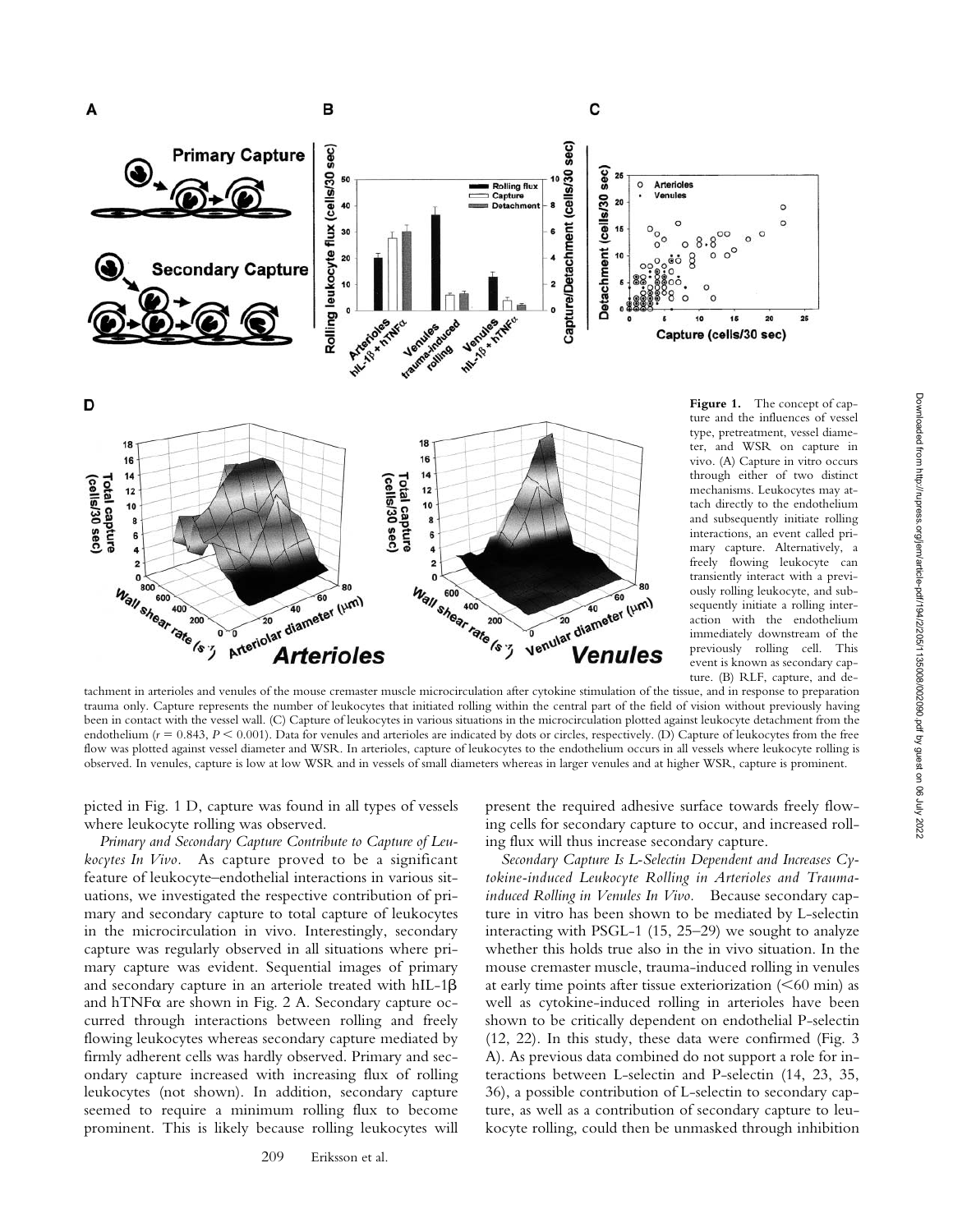



**Figure 2.** Primary and secondary capture in the microcirculation. (A) Intravital microscopy images of leukocyte rolling, primary capture, and secondary capture in a cytokine-treated mouse cremaster muscle arteriole. Vessel diameter is indicated with D. Rolling leukocytes are indicated with white circles and arrows. P and S indicate primary and secondary capture, respectively. Large white arrow represents direction of flow. Bar, 50  $\mu$ m. Images were taken at times 0, 0.72, 0.96, and 1.56 s. (B) The respective contribution of primary and secondary capture in cytokine-induced leukocyte rolling in arterioles and venules, and in trauma-induced rolling in venules. Mean  $\pm$  SEM of the percentage of total capture that was made up of secondary capture is indicated.

of L-selectin function, without interfering with direct interactions between leukocytes and endothelial cells.

Having determined that direct interactions between leukocytes and endothelial cells in cytokine-treated arterioles as well as in venules at early time points after tissue exteriorization are P-selectin dependent (and L-selectin independent), we analyzed interactions in such vessels in situations of inhibited L-selectin function. Data are shown in Table II and in Fig. 3, B-D. In arterioles, RLFF was lower in  $L^{-/-}$ mice compared with WT ( $P \le 0.001$ ; Fig. 3 B, left). In addition, secondary capture was virtually absent in  $L^{-/-}$  mice  $(P \leq 0.001)$  resulting in lower total capture  $(P \leq 0.001)$ and lower total capture efficiency/mm<sup>2</sup> ( $P < 0.01$ ) than what was seen in WT mice. Similar findings were made in WT mice treated with a function-blocking antibody against L-selectin (MEL-14; Fig. 3 B, right). Absence of secondary capture was also found in trauma-induced rolling in venules of  $L^{-/-}$  mice and in WT mice treated with MEL-14 (Fig. 3 C). However, decreased RLFF was evident only in venules larger than  $\sim$ 45  $\mu$ m (*P* < 0.001) whereas no significant reduction in RLFF was detected in smaller venules ( $L^{-/-}$ ; *P* = 0.246, and MEL-14; *P* = 0.219; Table II). The persistence of RLFF in small venules is in accordance with the limited capture seen in these vessels (Fig. 1 D), making absence of secondary capture less significant in this situation. The distinct impact of antibody blockage of L-selectin in various-sized venules is clearly illustrated in Fig. 3 D. Importantly, in all experiments involving L-selectin inhibition, the efficiency of primary capture was not altered compared with the intact situation.

Hence, despite the fact that the number of leukocytes that initiated contact with the endothelium directly was similar in the compared situations, and that endothelial cells thus seemed equally adhesive for leukocytes, rolling flux was decreased when secondary capture was blocked. Taken together, the data strongly indicate that secondary capture increases the ability for leukocytes to initiate interactions with the endothelium in cytokine-induced rolling in arterioles as well as in trauma-induced rolling in venules in vivo*,* and that recruitment of leukocytes to the rolling cell population is promoted by this phenomenon. In addition, these data also suggest that L-selectin does not participate in primary capture under these conditions.

*Primary and Secondary Capture Are Prominent Features of Leukocyte–Endothelial Interactions in Large Arteries and in Atherosclerosis In Vivo.* To address the impact of secondary capture on leukocyte recruitment in large vessels, we studied capture and rolling of leukocytes in the femoral artery of cytokine-stimulated WT and  $L^{-/-}$  mice, and in the aorta of atherosclerotic Apo $E^0$  and Apo $E^0$ LDLR<sup>0</sup> mice. In these situations, interactions between leukocytes and endothelium are critically dependent on P-selectin (13, 37). Nonetheless, rolling flux in the femoral artery in WT mice was higher compared with  $L^{-/-}$  mice (19  $\pm$  2.4 cells/30 s vs.  $11 \pm 2.5$  cells/30 s,  $P \le 0.01$ ; Fig. 4 A). This correlated to complete absence of secondary capture in knockout animals  $(P \leq 0.001)$  whereas primary capture was similar in both strains (3.3  $\pm$  0.48 and 3.6  $\pm$  0.54 cells/30 s in WT and  $L^{-/-}$  mice, respectively;  $P = 0.648$ ). Moreover, capture was prominent in leukocyte–endothelial interactions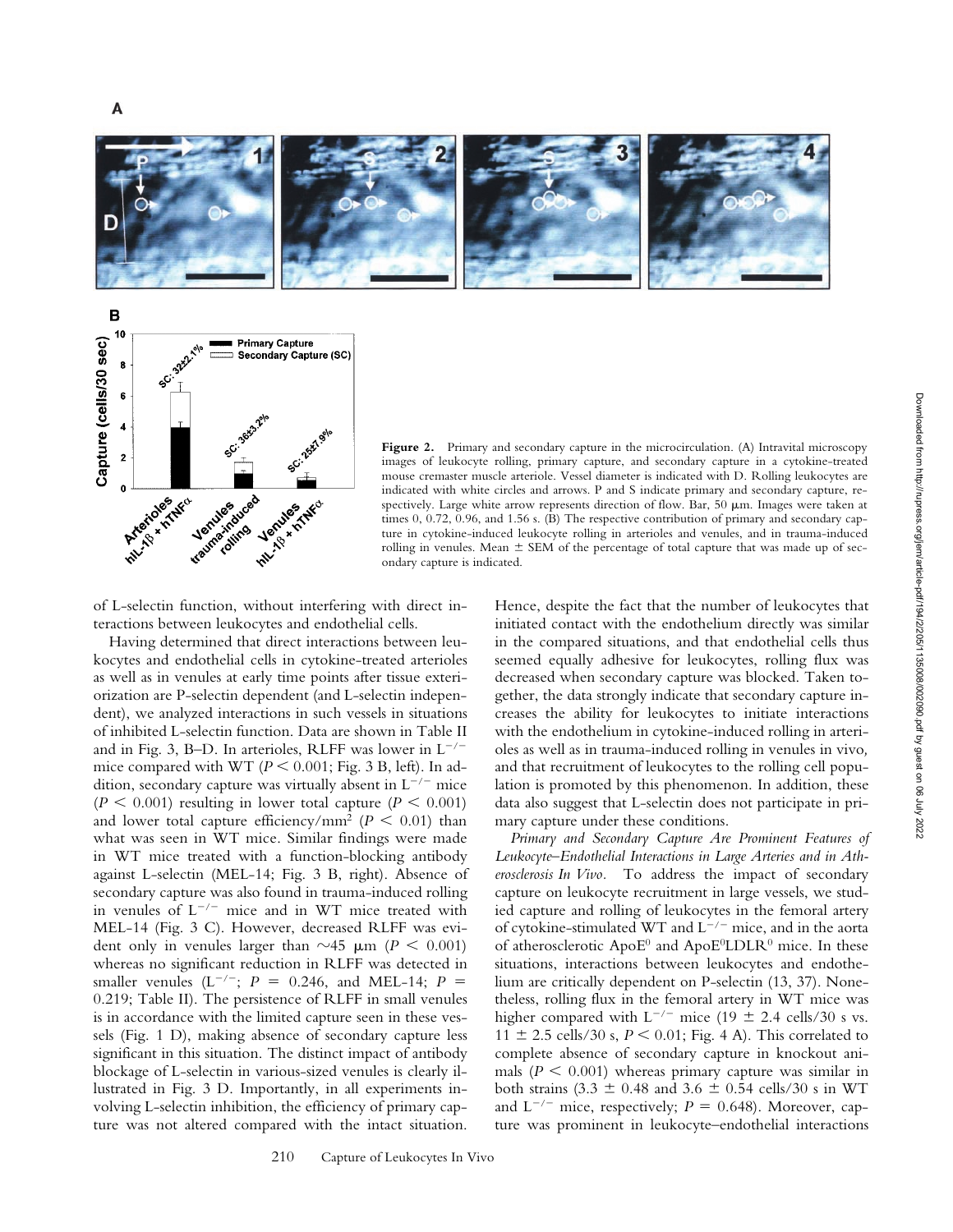

Figure 3. Secondary capture is L-selectin dependent and contributes to cytokine-induced leukocyte rolling in arterioles and trauma-induced rolling in venules in vivo. (A) RLFFs in the microcirculation after antibody blockage of P- or L-selectin. RLFF was determined as rolling flux divided by the total number of leukocytes traveling in the vessel estimated from flow and WBC. (B and C) Impact of inhibition of L-selectin on RLFF and capture efficiencies in cytokine-treated arterioles and in trauma-induced rolling in venules at early time-points. Results were obtained in arterioles and venules of WT and  $L^{-/-}$  mice (left panels), and in WT mice before and after antibody blockage of L-selectin (right panels). Figures are based on data presented in Table II. Capture efficiency/mm2 represents the ratio between leukocytes that were captured within the field of vision and the total number of leukocytes traveling in the vessel adjusted for differences in luminal vessel area. (D) The percentage of RLFF after function inhibition of L-selectin in venules compared with RLFF before antibody treatment plotted against vessel diameter. Antibody blockage of L-selectin function (which abolished secondary capture) decreased RLFF in large venules (>45 µm in diameter) whereas in venules of diameters less than 45 µm, RLFF remained unchanged.

on atherosclerotic lesions in the mouse aorta (Fig. 4 B). On average, primary capture and secondary capture over a period of 30 s were 7.5  $\pm$  1.6 and 2.7  $\pm$  0.75 cells, respectively. However, similar to what was observed in microvessels, secondary capture was prominent only when rolling flux exceeded a minimum threshold value ( $\sim$ 60–70 cells/  $mm \times 30$  s; Fig. 4 C), indicating that secondary capture in atherosclerosis may be significant at sites of high endothelial CAM expression and hence, at high inflammatory activity.

*Secondary Capture Gives Rise to Rolling Clusters and Rolling Strings of Leukocytes in Arterioles and Arteries.* In flow chambers in vitro, secondary capture induces formation of strings of leukocytes rolling along the adhesive surface. Therefore, we investigated the patterns of leukocyte rolling that were generated in WT and  $L^{-/-}$  mice. No rolling strings were observed in microvessels. However, we found that leukocytes rolling in arterioles, but not in venules, of

WT mice typically formed clusters of three or more leukocytes with variable time delay in between (Fig. 5 A1). Rolling clusters were by direct observation of their formation found to be induced by secondary capture. Consequently, rolling clusters were not evident in  $L^{-/-}$  mice. In large arteries, rolling clusters were prominent both in the cytokine-treated femoral artery as well as in the aorta of atherosclerotic mice (Fig. 5, A2–A6). Moreover, in large arteries, strings of rolling leukocytes were sometimes observed. Formation of a rolling string downstream to an atherosclerotic plaque is illustrated in Fig. 5 B.

## **Discussion**

In the multistep process of leukocyte recruitment, the mechanisms involved in the initial contact between leukocytes and endothelium are unclear. Previous studies in vitro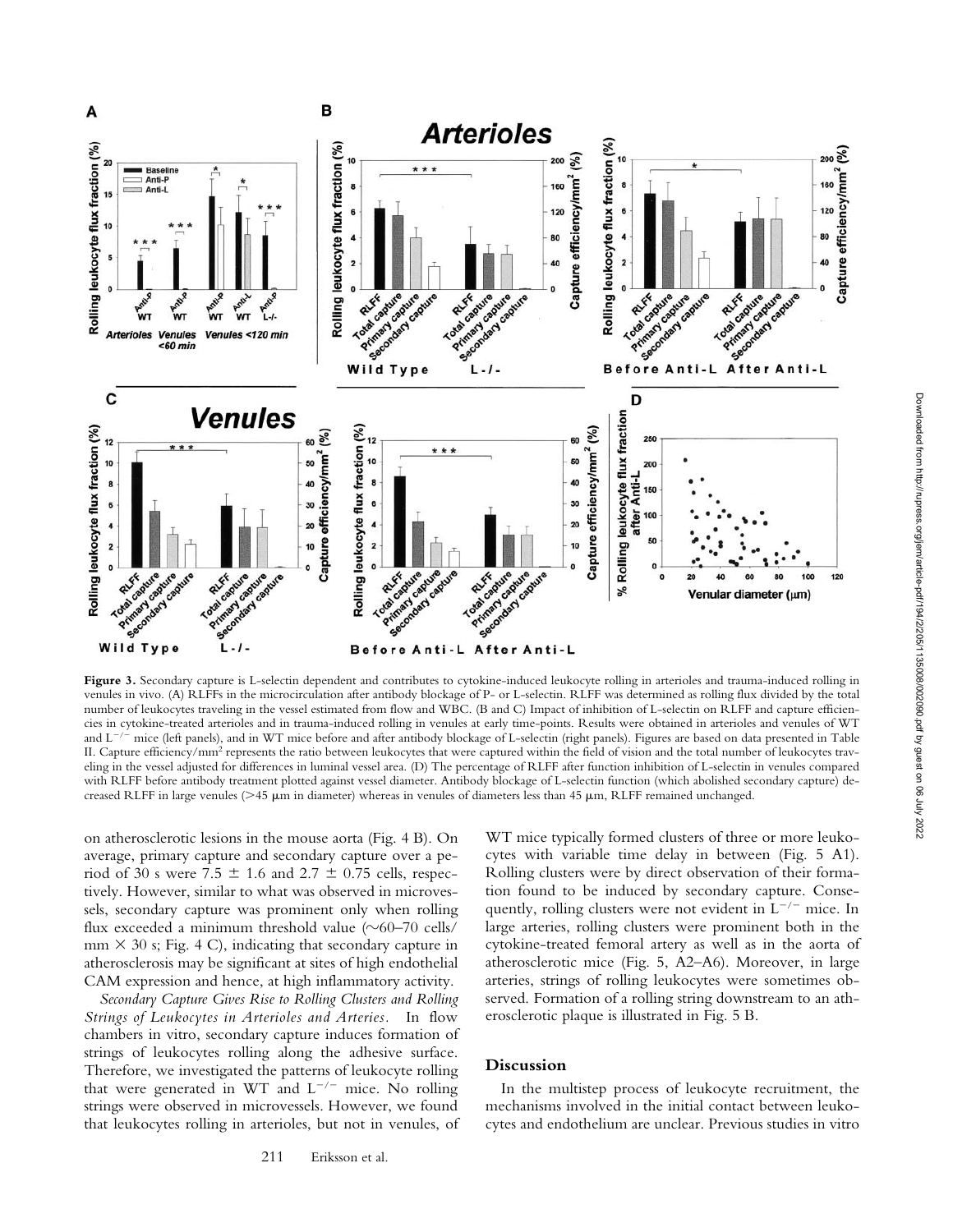| $\%$<br>$\%$<br>$\frac{o}{o}$<br>$\%$<br>Arterioles<br><b>WT</b><br>$23 \pm 1.8$<br>$6.3 \pm 0.63$<br>$115 \pm 20$<br>$80\,\pm\,16$<br>$35 \pm 6.6$<br>$6.3 \pm 0.59$<br>$4.0 \pm 0.36$<br>$2.3 \pm 0.31$<br>(20/83)<br>$L^{-/-}$<br>$hIL1\beta +$<br>$7.7 \pm 1.5$<br>$3.5 \pm 1.3$<br>$3.4 \pm 0.54$<br>$55 \pm 14$<br>$3.3 \pm 0.50$<br>$54 \pm 14$<br>$0.13 \pm 0.048$<br>$1.1 \pm 0.45$<br>$hTNF\alpha$<br>(7/34)<br>$P < 0.001$ $P < 0.001$<br>$P = 0.001$<br>$P = 0.005$<br>$P = 0.090$<br>P < 0.001<br>P < 0.001<br>$P = 0.118$<br>$24 \pm 2.6$<br>$5.3 \pm 0.59$<br>$136 \pm 28$<br>$3.2 \pm 0.34$<br>$90 \pm 21$<br>$47 \pm 10$<br>WT anti-L:<br>Before<br>$7.3 \pm 1.0$<br>$2.2 \pm 0.35$<br>(5/34)<br>After<br>$1.9 \pm 0.30$<br>$1.9 \pm 0.30$<br>$0.70 \pm 0.70$<br>$8.3 \pm 0.90$ 5.2 $\pm$ 0.72<br>$108 \pm 33$<br>$107 \pm 33$<br>$0.017 \pm 0.017$<br>(5/34)<br>$P \leq 0.001$<br>$P = 0.505$<br>$P \leq 0.001$<br>P < 0.001<br>P < 0.001<br>$P \leq 0.001$ $P \leq 0.034$<br>$P = 0.258$<br>Venules<br><b>WT</b><br>$38 \pm 2.5$<br>$10 \pm 1.1$<br>$1.7 \pm 0.25$<br>$27 \pm 5.1$<br>$0.98 \pm 0.14$<br>$16 \pm 3.1$<br>$0.71 \pm 0.11$<br>$11 \pm 2.3$<br>(23/157)<br>Trauma<br>$\rm L^{-/-}$<br>All $\varnothing$<br>$20 \pm 2.0$<br>$0.85 \pm 0.28$<br>$5.9 \pm 1.2$<br>$20 \pm 8.8$<br>$0.83 \pm 0.27$<br>$19 \pm 8.7$<br>$0.020 \pm 0.014$<br>$0.37 \pm 0.34$<br>(7/51)<br>$P \leq 0.001$<br>P < 0.001<br>$P = 0.100$<br>$P = 0.074$<br>$P = 0.487$<br>$P = 0.303$<br>P < 0.001<br>P < 0.001<br>$43 \pm 3.8$<br>$1.9 \pm 0.32$<br>$19 \pm 3.6$<br>$12 \pm 2.4$<br>$7.5 \pm 1.3$<br>Before<br>$8.6 \pm 0.86$<br>$1.1 \pm 0.20$<br>$0.81 \pm 0.14$<br>WT anti-L:<br>(7/52)<br>After<br>$16 \pm 4.2$ 0.0052 $\pm$ 0.0052 0.011 $\pm$ 0.011<br>$12 \pm 1.5$<br>$5.0 \pm 0.72$<br>$0.45 \pm 0.10$<br>$16 \pm 4.2$<br>$0.45 \pm 0.099$<br>(7/52)<br>P < 0.001<br>P < 0.001<br>P < 0.001<br>$P = 0.097$<br>P < 0.001<br>$P = 0.915$<br>P < 0.001<br>P < 0.001<br><b>WT</b><br>$30 \pm 3.2$<br>$14 \pm 2.0$<br>$1.1 \pm 0.33$<br>$41 \pm 9.9$<br>$0.61 \pm 0.16$<br>$24 \pm 6.1$<br>$0.50 \pm 0.17$<br>$17 \pm 4.5$<br>Trauma<br>(23/71)<br>$\rm L^{-/-}$<br>$\varnothing$ < 45 µm<br>$17 \pm 3.0$<br>$10 \pm 2.2$<br>$0.43 \pm 0.18$<br>$36 \pm 18$<br>$0.41 \pm 0.16$<br>$35 \pm 18$<br>$0.020 \pm 0.020$<br>$0.73 \pm 0.73$<br>(7/24)<br>$P = 0.033$<br>$P = 0.379$<br>$P = 0.294$<br>$P = 0.580$<br>$P = 0.564$<br>$P = 0.021$<br>$P = 0.023$<br>$P = 0.246$<br>Before<br>$25 \pm 3.9$<br>$9.1 \pm 1.4$<br>$0.60 \pm 0.20$<br>$17 \pm 6.3$<br>$0.37 \pm 0.14$<br>$11 \pm 4.4$<br>$0.23 \pm 0.071$<br>$6 \pm 2.1$<br>WT anti-L:<br>(7/25)<br>After<br>$7.2 \pm 1.4$<br>$\theta$<br>$\theta$<br>$6.9 \pm 1.2$<br>$0.19 \pm 0.075$<br>$18 \pm 7.4$ 0.19 $\pm$ 0.075<br>$18 \pm 7.4$<br>(7/25)<br>P < 0.001<br>$P = 0.021$<br>$P = 0.946$<br>$P = 0.147$<br>$P = 0.622$<br>$P = 0.004$<br>$P = 0.004$<br>$P = 0.219$<br><b>WT</b><br>$45 \pm 3.6$<br>$2.2 \pm 0.36$<br>$15 \pm 3.3$<br>$6.3 \pm 1.7$<br>$6.4 \pm 0.64$<br>$1.3 \pm 0.23$<br>$8.6 \pm 1.7$<br>$0.88 \pm 0.15$<br>(23/86)<br>Trauma<br>$L^{-/-}$<br>$\varnothing$ > 45 µm<br>$23 \pm 2.4$ $2.0 \pm 0.27$<br>$1.2 \pm 0.51$<br>$1.2 \pm 0.49$<br>$4.4 \pm 1.5$<br>$0.019 \pm 0.019$ $0.052 \pm 0.052$<br>$4.5 \pm 1.6$<br>(7/27)<br>$P = 0.009$ $P < 0.001$<br>$P = 0.194$<br>$P = 0.057$<br>$P = 0.275$<br>$P\leq 0.001$<br>P < 0.001<br>$P = 0.758$<br>$3.3 \pm 0.49$<br>$22 \pm 3.9$<br>$12 \pm 2.5$<br>$62 \pm 4.1$<br>$1.9 \pm 0.32$<br>$1.4 \pm 0.21$<br>$9.3 \pm 1.7$<br>WT anti-L:<br>Before<br>$7.7 \pm 0.89$<br>(7/27)<br>After<br>$0.010 \pm 0.010$<br>$16 \pm 2.3$ $3.3 \pm 0.68$<br>$0.68 \pm 0.17$<br>$13 \pm 3.6$ 0.067 $\pm$ 0.16<br>$13 \pm 3.6$<br>$0.022 \pm 0.022$<br>(7/27)<br>$P < 0.001$ $P < 0.001$<br>P < 0.001<br>$P = 0.042$<br>$P = 0.002$<br>$P = 0.516$<br>P < 0.001<br>P < 0.001 | Vessel type/<br>treatment | Animal<br>(N/n) | Total<br>Rolling<br>flux<br><b>RLFF</b><br>$TCE/mm^2$<br>capture |  | Primary<br>capture | $PCE/mm^2$    | Secondary<br>capture | $SCE/mm^2$    |                 |                |
|-----------------------------------------------------------------------------------------------------------------------------------------------------------------------------------------------------------------------------------------------------------------------------------------------------------------------------------------------------------------------------------------------------------------------------------------------------------------------------------------------------------------------------------------------------------------------------------------------------------------------------------------------------------------------------------------------------------------------------------------------------------------------------------------------------------------------------------------------------------------------------------------------------------------------------------------------------------------------------------------------------------------------------------------------------------------------------------------------------------------------------------------------------------------------------------------------------------------------------------------------------------------------------------------------------------------------------------------------------------------------------------------------------------------------------------------------------------------------------------------------------------------------------------------------------------------------------------------------------------------------------------------------------------------------------------------------------------------------------------------------------------------------------------------------------------------------------------------------------------------------------------------------------------------------------------------------------------------------------------------------------------------------------------------------------------------------------------------------------------------------------------------------------------------------------------------------------------------------------------------------------------------------------------------------------------------------------------------------------------------------------------------------------------------------------------------------------------------------------------------------------------------------------------------------------------------------------------------------------------------------------------------------------------------------------------------------------------------------------------------------------------------------------------------------------------------------------------------------------------------------------------------------------------------------------------------------------------------------------------------------------------------------------------------------------------------------------------------------------------------------------------------------------------------------------------------------------------------------------------------------------------------------------------------------------------------------------------------------------------------------------------------------------------------------------------------------------------------------------------------------------------------------------------------------------------------------------------------------------------------------------------------------------------------------------------------------------------------------------------------------------------------------------------------------------------------------------------------------------------------------------------------------|---------------------------|-----------------|------------------------------------------------------------------|--|--------------------|---------------|----------------------|---------------|-----------------|----------------|
|                                                                                                                                                                                                                                                                                                                                                                                                                                                                                                                                                                                                                                                                                                                                                                                                                                                                                                                                                                                                                                                                                                                                                                                                                                                                                                                                                                                                                                                                                                                                                                                                                                                                                                                                                                                                                                                                                                                                                                                                                                                                                                                                                                                                                                                                                                                                                                                                                                                                                                                                                                                                                                                                                                                                                                                                                                                                                                                                                                                                                                                                                                                                                                                                                                                                                                                                                                                                                                                                                                                                                                                                                                                                                                                                                                                                                                                                                               |                           |                 |                                                                  |  |                    |               |                      |               |                 |                |
|                                                                                                                                                                                                                                                                                                                                                                                                                                                                                                                                                                                                                                                                                                                                                                                                                                                                                                                                                                                                                                                                                                                                                                                                                                                                                                                                                                                                                                                                                                                                                                                                                                                                                                                                                                                                                                                                                                                                                                                                                                                                                                                                                                                                                                                                                                                                                                                                                                                                                                                                                                                                                                                                                                                                                                                                                                                                                                                                                                                                                                                                                                                                                                                                                                                                                                                                                                                                                                                                                                                                                                                                                                                                                                                                                                                                                                                                                               |                           |                 |                                                                  |  |                    |               |                      |               |                 |                |
|                                                                                                                                                                                                                                                                                                                                                                                                                                                                                                                                                                                                                                                                                                                                                                                                                                                                                                                                                                                                                                                                                                                                                                                                                                                                                                                                                                                                                                                                                                                                                                                                                                                                                                                                                                                                                                                                                                                                                                                                                                                                                                                                                                                                                                                                                                                                                                                                                                                                                                                                                                                                                                                                                                                                                                                                                                                                                                                                                                                                                                                                                                                                                                                                                                                                                                                                                                                                                                                                                                                                                                                                                                                                                                                                                                                                                                                                                               |                           |                 |                                                                  |  |                    |               |                      |               |                 |                |
|                                                                                                                                                                                                                                                                                                                                                                                                                                                                                                                                                                                                                                                                                                                                                                                                                                                                                                                                                                                                                                                                                                                                                                                                                                                                                                                                                                                                                                                                                                                                                                                                                                                                                                                                                                                                                                                                                                                                                                                                                                                                                                                                                                                                                                                                                                                                                                                                                                                                                                                                                                                                                                                                                                                                                                                                                                                                                                                                                                                                                                                                                                                                                                                                                                                                                                                                                                                                                                                                                                                                                                                                                                                                                                                                                                                                                                                                                               |                           |                 |                                                                  |  |                    |               |                      |               |                 |                |
|                                                                                                                                                                                                                                                                                                                                                                                                                                                                                                                                                                                                                                                                                                                                                                                                                                                                                                                                                                                                                                                                                                                                                                                                                                                                                                                                                                                                                                                                                                                                                                                                                                                                                                                                                                                                                                                                                                                                                                                                                                                                                                                                                                                                                                                                                                                                                                                                                                                                                                                                                                                                                                                                                                                                                                                                                                                                                                                                                                                                                                                                                                                                                                                                                                                                                                                                                                                                                                                                                                                                                                                                                                                                                                                                                                                                                                                                                               |                           |                 |                                                                  |  |                    |               |                      |               |                 |                |
|                                                                                                                                                                                                                                                                                                                                                                                                                                                                                                                                                                                                                                                                                                                                                                                                                                                                                                                                                                                                                                                                                                                                                                                                                                                                                                                                                                                                                                                                                                                                                                                                                                                                                                                                                                                                                                                                                                                                                                                                                                                                                                                                                                                                                                                                                                                                                                                                                                                                                                                                                                                                                                                                                                                                                                                                                                                                                                                                                                                                                                                                                                                                                                                                                                                                                                                                                                                                                                                                                                                                                                                                                                                                                                                                                                                                                                                                                               |                           |                 |                                                                  |  |                    |               |                      |               |                 |                |
|                                                                                                                                                                                                                                                                                                                                                                                                                                                                                                                                                                                                                                                                                                                                                                                                                                                                                                                                                                                                                                                                                                                                                                                                                                                                                                                                                                                                                                                                                                                                                                                                                                                                                                                                                                                                                                                                                                                                                                                                                                                                                                                                                                                                                                                                                                                                                                                                                                                                                                                                                                                                                                                                                                                                                                                                                                                                                                                                                                                                                                                                                                                                                                                                                                                                                                                                                                                                                                                                                                                                                                                                                                                                                                                                                                                                                                                                                               |                           |                 |                                                                  |  |                    |               |                      |               |                 |                |
|                                                                                                                                                                                                                                                                                                                                                                                                                                                                                                                                                                                                                                                                                                                                                                                                                                                                                                                                                                                                                                                                                                                                                                                                                                                                                                                                                                                                                                                                                                                                                                                                                                                                                                                                                                                                                                                                                                                                                                                                                                                                                                                                                                                                                                                                                                                                                                                                                                                                                                                                                                                                                                                                                                                                                                                                                                                                                                                                                                                                                                                                                                                                                                                                                                                                                                                                                                                                                                                                                                                                                                                                                                                                                                                                                                                                                                                                                               |                           |                 |                                                                  |  |                    |               |                      |               |                 |                |
|                                                                                                                                                                                                                                                                                                                                                                                                                                                                                                                                                                                                                                                                                                                                                                                                                                                                                                                                                                                                                                                                                                                                                                                                                                                                                                                                                                                                                                                                                                                                                                                                                                                                                                                                                                                                                                                                                                                                                                                                                                                                                                                                                                                                                                                                                                                                                                                                                                                                                                                                                                                                                                                                                                                                                                                                                                                                                                                                                                                                                                                                                                                                                                                                                                                                                                                                                                                                                                                                                                                                                                                                                                                                                                                                                                                                                                                                                               |                           |                 |                                                                  |  |                    |               |                      |               |                 |                |
|                                                                                                                                                                                                                                                                                                                                                                                                                                                                                                                                                                                                                                                                                                                                                                                                                                                                                                                                                                                                                                                                                                                                                                                                                                                                                                                                                                                                                                                                                                                                                                                                                                                                                                                                                                                                                                                                                                                                                                                                                                                                                                                                                                                                                                                                                                                                                                                                                                                                                                                                                                                                                                                                                                                                                                                                                                                                                                                                                                                                                                                                                                                                                                                                                                                                                                                                                                                                                                                                                                                                                                                                                                                                                                                                                                                                                                                                                               |                           |                 |                                                                  |  |                    |               |                      |               |                 |                |
|                                                                                                                                                                                                                                                                                                                                                                                                                                                                                                                                                                                                                                                                                                                                                                                                                                                                                                                                                                                                                                                                                                                                                                                                                                                                                                                                                                                                                                                                                                                                                                                                                                                                                                                                                                                                                                                                                                                                                                                                                                                                                                                                                                                                                                                                                                                                                                                                                                                                                                                                                                                                                                                                                                                                                                                                                                                                                                                                                                                                                                                                                                                                                                                                                                                                                                                                                                                                                                                                                                                                                                                                                                                                                                                                                                                                                                                                                               |                           |                 |                                                                  |  |                    |               |                      |               |                 |                |
|                                                                                                                                                                                                                                                                                                                                                                                                                                                                                                                                                                                                                                                                                                                                                                                                                                                                                                                                                                                                                                                                                                                                                                                                                                                                                                                                                                                                                                                                                                                                                                                                                                                                                                                                                                                                                                                                                                                                                                                                                                                                                                                                                                                                                                                                                                                                                                                                                                                                                                                                                                                                                                                                                                                                                                                                                                                                                                                                                                                                                                                                                                                                                                                                                                                                                                                                                                                                                                                                                                                                                                                                                                                                                                                                                                                                                                                                                               |                           |                 |                                                                  |  |                    |               |                      |               |                 |                |
|                                                                                                                                                                                                                                                                                                                                                                                                                                                                                                                                                                                                                                                                                                                                                                                                                                                                                                                                                                                                                                                                                                                                                                                                                                                                                                                                                                                                                                                                                                                                                                                                                                                                                                                                                                                                                                                                                                                                                                                                                                                                                                                                                                                                                                                                                                                                                                                                                                                                                                                                                                                                                                                                                                                                                                                                                                                                                                                                                                                                                                                                                                                                                                                                                                                                                                                                                                                                                                                                                                                                                                                                                                                                                                                                                                                                                                                                                               |                           |                 |                                                                  |  |                    |               |                      |               |                 |                |
|                                                                                                                                                                                                                                                                                                                                                                                                                                                                                                                                                                                                                                                                                                                                                                                                                                                                                                                                                                                                                                                                                                                                                                                                                                                                                                                                                                                                                                                                                                                                                                                                                                                                                                                                                                                                                                                                                                                                                                                                                                                                                                                                                                                                                                                                                                                                                                                                                                                                                                                                                                                                                                                                                                                                                                                                                                                                                                                                                                                                                                                                                                                                                                                                                                                                                                                                                                                                                                                                                                                                                                                                                                                                                                                                                                                                                                                                                               |                           |                 |                                                                  |  |                    |               |                      |               |                 |                |
|                                                                                                                                                                                                                                                                                                                                                                                                                                                                                                                                                                                                                                                                                                                                                                                                                                                                                                                                                                                                                                                                                                                                                                                                                                                                                                                                                                                                                                                                                                                                                                                                                                                                                                                                                                                                                                                                                                                                                                                                                                                                                                                                                                                                                                                                                                                                                                                                                                                                                                                                                                                                                                                                                                                                                                                                                                                                                                                                                                                                                                                                                                                                                                                                                                                                                                                                                                                                                                                                                                                                                                                                                                                                                                                                                                                                                                                                                               |                           |                 |                                                                  |  |                    |               |                      |               |                 |                |
|                                                                                                                                                                                                                                                                                                                                                                                                                                                                                                                                                                                                                                                                                                                                                                                                                                                                                                                                                                                                                                                                                                                                                                                                                                                                                                                                                                                                                                                                                                                                                                                                                                                                                                                                                                                                                                                                                                                                                                                                                                                                                                                                                                                                                                                                                                                                                                                                                                                                                                                                                                                                                                                                                                                                                                                                                                                                                                                                                                                                                                                                                                                                                                                                                                                                                                                                                                                                                                                                                                                                                                                                                                                                                                                                                                                                                                                                                               |                           |                 |                                                                  |  |                    |               |                      |               |                 |                |
|                                                                                                                                                                                                                                                                                                                                                                                                                                                                                                                                                                                                                                                                                                                                                                                                                                                                                                                                                                                                                                                                                                                                                                                                                                                                                                                                                                                                                                                                                                                                                                                                                                                                                                                                                                                                                                                                                                                                                                                                                                                                                                                                                                                                                                                                                                                                                                                                                                                                                                                                                                                                                                                                                                                                                                                                                                                                                                                                                                                                                                                                                                                                                                                                                                                                                                                                                                                                                                                                                                                                                                                                                                                                                                                                                                                                                                                                                               |                           |                 |                                                                  |  |                    |               |                      |               |                 |                |
|                                                                                                                                                                                                                                                                                                                                                                                                                                                                                                                                                                                                                                                                                                                                                                                                                                                                                                                                                                                                                                                                                                                                                                                                                                                                                                                                                                                                                                                                                                                                                                                                                                                                                                                                                                                                                                                                                                                                                                                                                                                                                                                                                                                                                                                                                                                                                                                                                                                                                                                                                                                                                                                                                                                                                                                                                                                                                                                                                                                                                                                                                                                                                                                                                                                                                                                                                                                                                                                                                                                                                                                                                                                                                                                                                                                                                                                                                               |                           |                 |                                                                  |  |                    |               |                      |               |                 |                |
|                                                                                                                                                                                                                                                                                                                                                                                                                                                                                                                                                                                                                                                                                                                                                                                                                                                                                                                                                                                                                                                                                                                                                                                                                                                                                                                                                                                                                                                                                                                                                                                                                                                                                                                                                                                                                                                                                                                                                                                                                                                                                                                                                                                                                                                                                                                                                                                                                                                                                                                                                                                                                                                                                                                                                                                                                                                                                                                                                                                                                                                                                                                                                                                                                                                                                                                                                                                                                                                                                                                                                                                                                                                                                                                                                                                                                                                                                               |                           |                 |                                                                  |  |                    |               |                      |               |                 |                |
|                                                                                                                                                                                                                                                                                                                                                                                                                                                                                                                                                                                                                                                                                                                                                                                                                                                                                                                                                                                                                                                                                                                                                                                                                                                                                                                                                                                                                                                                                                                                                                                                                                                                                                                                                                                                                                                                                                                                                                                                                                                                                                                                                                                                                                                                                                                                                                                                                                                                                                                                                                                                                                                                                                                                                                                                                                                                                                                                                                                                                                                                                                                                                                                                                                                                                                                                                                                                                                                                                                                                                                                                                                                                                                                                                                                                                                                                                               |                           |                 |                                                                  |  |                    |               |                      |               |                 |                |
|                                                                                                                                                                                                                                                                                                                                                                                                                                                                                                                                                                                                                                                                                                                                                                                                                                                                                                                                                                                                                                                                                                                                                                                                                                                                                                                                                                                                                                                                                                                                                                                                                                                                                                                                                                                                                                                                                                                                                                                                                                                                                                                                                                                                                                                                                                                                                                                                                                                                                                                                                                                                                                                                                                                                                                                                                                                                                                                                                                                                                                                                                                                                                                                                                                                                                                                                                                                                                                                                                                                                                                                                                                                                                                                                                                                                                                                                                               |                           |                 |                                                                  |  |                    |               |                      |               |                 |                |
|                                                                                                                                                                                                                                                                                                                                                                                                                                                                                                                                                                                                                                                                                                                                                                                                                                                                                                                                                                                                                                                                                                                                                                                                                                                                                                                                                                                                                                                                                                                                                                                                                                                                                                                                                                                                                                                                                                                                                                                                                                                                                                                                                                                                                                                                                                                                                                                                                                                                                                                                                                                                                                                                                                                                                                                                                                                                                                                                                                                                                                                                                                                                                                                                                                                                                                                                                                                                                                                                                                                                                                                                                                                                                                                                                                                                                                                                                               |                           |                 |                                                                  |  |                    |               |                      |               |                 |                |
|                                                                                                                                                                                                                                                                                                                                                                                                                                                                                                                                                                                                                                                                                                                                                                                                                                                                                                                                                                                                                                                                                                                                                                                                                                                                                                                                                                                                                                                                                                                                                                                                                                                                                                                                                                                                                                                                                                                                                                                                                                                                                                                                                                                                                                                                                                                                                                                                                                                                                                                                                                                                                                                                                                                                                                                                                                                                                                                                                                                                                                                                                                                                                                                                                                                                                                                                                                                                                                                                                                                                                                                                                                                                                                                                                                                                                                                                                               |                           |                 |                                                                  |  |                    |               |                      |               |                 |                |
|                                                                                                                                                                                                                                                                                                                                                                                                                                                                                                                                                                                                                                                                                                                                                                                                                                                                                                                                                                                                                                                                                                                                                                                                                                                                                                                                                                                                                                                                                                                                                                                                                                                                                                                                                                                                                                                                                                                                                                                                                                                                                                                                                                                                                                                                                                                                                                                                                                                                                                                                                                                                                                                                                                                                                                                                                                                                                                                                                                                                                                                                                                                                                                                                                                                                                                                                                                                                                                                                                                                                                                                                                                                                                                                                                                                                                                                                                               |                           |                 |                                                                  |  |                    |               |                      |               |                 |                |
|                                                                                                                                                                                                                                                                                                                                                                                                                                                                                                                                                                                                                                                                                                                                                                                                                                                                                                                                                                                                                                                                                                                                                                                                                                                                                                                                                                                                                                                                                                                                                                                                                                                                                                                                                                                                                                                                                                                                                                                                                                                                                                                                                                                                                                                                                                                                                                                                                                                                                                                                                                                                                                                                                                                                                                                                                                                                                                                                                                                                                                                                                                                                                                                                                                                                                                                                                                                                                                                                                                                                                                                                                                                                                                                                                                                                                                                                                               |                           |                 |                                                                  |  |                    |               |                      |               |                 |                |
|                                                                                                                                                                                                                                                                                                                                                                                                                                                                                                                                                                                                                                                                                                                                                                                                                                                                                                                                                                                                                                                                                                                                                                                                                                                                                                                                                                                                                                                                                                                                                                                                                                                                                                                                                                                                                                                                                                                                                                                                                                                                                                                                                                                                                                                                                                                                                                                                                                                                                                                                                                                                                                                                                                                                                                                                                                                                                                                                                                                                                                                                                                                                                                                                                                                                                                                                                                                                                                                                                                                                                                                                                                                                                                                                                                                                                                                                                               |                           |                 |                                                                  |  |                    |               |                      |               |                 |                |
|                                                                                                                                                                                                                                                                                                                                                                                                                                                                                                                                                                                                                                                                                                                                                                                                                                                                                                                                                                                                                                                                                                                                                                                                                                                                                                                                                                                                                                                                                                                                                                                                                                                                                                                                                                                                                                                                                                                                                                                                                                                                                                                                                                                                                                                                                                                                                                                                                                                                                                                                                                                                                                                                                                                                                                                                                                                                                                                                                                                                                                                                                                                                                                                                                                                                                                                                                                                                                                                                                                                                                                                                                                                                                                                                                                                                                                                                                               |                           |                 |                                                                  |  |                    |               |                      |               |                 |                |
|                                                                                                                                                                                                                                                                                                                                                                                                                                                                                                                                                                                                                                                                                                                                                                                                                                                                                                                                                                                                                                                                                                                                                                                                                                                                                                                                                                                                                                                                                                                                                                                                                                                                                                                                                                                                                                                                                                                                                                                                                                                                                                                                                                                                                                                                                                                                                                                                                                                                                                                                                                                                                                                                                                                                                                                                                                                                                                                                                                                                                                                                                                                                                                                                                                                                                                                                                                                                                                                                                                                                                                                                                                                                                                                                                                                                                                                                                               |                           |                 |                                                                  |  |                    |               |                      |               |                 |                |
|                                                                                                                                                                                                                                                                                                                                                                                                                                                                                                                                                                                                                                                                                                                                                                                                                                                                                                                                                                                                                                                                                                                                                                                                                                                                                                                                                                                                                                                                                                                                                                                                                                                                                                                                                                                                                                                                                                                                                                                                                                                                                                                                                                                                                                                                                                                                                                                                                                                                                                                                                                                                                                                                                                                                                                                                                                                                                                                                                                                                                                                                                                                                                                                                                                                                                                                                                                                                                                                                                                                                                                                                                                                                                                                                                                                                                                                                                               |                           |                 |                                                                  |  |                    |               |                      |               |                 |                |
|                                                                                                                                                                                                                                                                                                                                                                                                                                                                                                                                                                                                                                                                                                                                                                                                                                                                                                                                                                                                                                                                                                                                                                                                                                                                                                                                                                                                                                                                                                                                                                                                                                                                                                                                                                                                                                                                                                                                                                                                                                                                                                                                                                                                                                                                                                                                                                                                                                                                                                                                                                                                                                                                                                                                                                                                                                                                                                                                                                                                                                                                                                                                                                                                                                                                                                                                                                                                                                                                                                                                                                                                                                                                                                                                                                                                                                                                                               |                           |                 |                                                                  |  |                    |               |                      |               |                 |                |
|                                                                                                                                                                                                                                                                                                                                                                                                                                                                                                                                                                                                                                                                                                                                                                                                                                                                                                                                                                                                                                                                                                                                                                                                                                                                                                                                                                                                                                                                                                                                                                                                                                                                                                                                                                                                                                                                                                                                                                                                                                                                                                                                                                                                                                                                                                                                                                                                                                                                                                                                                                                                                                                                                                                                                                                                                                                                                                                                                                                                                                                                                                                                                                                                                                                                                                                                                                                                                                                                                                                                                                                                                                                                                                                                                                                                                                                                                               |                           |                 |                                                                  |  |                    |               |                      |               |                 |                |
|                                                                                                                                                                                                                                                                                                                                                                                                                                                                                                                                                                                                                                                                                                                                                                                                                                                                                                                                                                                                                                                                                                                                                                                                                                                                                                                                                                                                                                                                                                                                                                                                                                                                                                                                                                                                                                                                                                                                                                                                                                                                                                                                                                                                                                                                                                                                                                                                                                                                                                                                                                                                                                                                                                                                                                                                                                                                                                                                                                                                                                                                                                                                                                                                                                                                                                                                                                                                                                                                                                                                                                                                                                                                                                                                                                                                                                                                                               |                           |                 |                                                                  |  |                    |               |                      |               |                 |                |
|                                                                                                                                                                                                                                                                                                                                                                                                                                                                                                                                                                                                                                                                                                                                                                                                                                                                                                                                                                                                                                                                                                                                                                                                                                                                                                                                                                                                                                                                                                                                                                                                                                                                                                                                                                                                                                                                                                                                                                                                                                                                                                                                                                                                                                                                                                                                                                                                                                                                                                                                                                                                                                                                                                                                                                                                                                                                                                                                                                                                                                                                                                                                                                                                                                                                                                                                                                                                                                                                                                                                                                                                                                                                                                                                                                                                                                                                                               |                           |                 |                                                                  |  |                    |               |                      |               |                 |                |
|                                                                                                                                                                                                                                                                                                                                                                                                                                                                                                                                                                                                                                                                                                                                                                                                                                                                                                                                                                                                                                                                                                                                                                                                                                                                                                                                                                                                                                                                                                                                                                                                                                                                                                                                                                                                                                                                                                                                                                                                                                                                                                                                                                                                                                                                                                                                                                                                                                                                                                                                                                                                                                                                                                                                                                                                                                                                                                                                                                                                                                                                                                                                                                                                                                                                                                                                                                                                                                                                                                                                                                                                                                                                                                                                                                                                                                                                                               |                           |                 |                                                                  |  |                    |               |                      |               |                 |                |
|                                                                                                                                                                                                                                                                                                                                                                                                                                                                                                                                                                                                                                                                                                                                                                                                                                                                                                                                                                                                                                                                                                                                                                                                                                                                                                                                                                                                                                                                                                                                                                                                                                                                                                                                                                                                                                                                                                                                                                                                                                                                                                                                                                                                                                                                                                                                                                                                                                                                                                                                                                                                                                                                                                                                                                                                                                                                                                                                                                                                                                                                                                                                                                                                                                                                                                                                                                                                                                                                                                                                                                                                                                                                                                                                                                                                                                                                                               |                           |                 |                                                                  |  |                    |               |                      |               |                 |                |
|                                                                                                                                                                                                                                                                                                                                                                                                                                                                                                                                                                                                                                                                                                                                                                                                                                                                                                                                                                                                                                                                                                                                                                                                                                                                                                                                                                                                                                                                                                                                                                                                                                                                                                                                                                                                                                                                                                                                                                                                                                                                                                                                                                                                                                                                                                                                                                                                                                                                                                                                                                                                                                                                                                                                                                                                                                                                                                                                                                                                                                                                                                                                                                                                                                                                                                                                                                                                                                                                                                                                                                                                                                                                                                                                                                                                                                                                                               |                           |                 |                                                                  |  |                    |               |                      |               |                 |                |
|                                                                                                                                                                                                                                                                                                                                                                                                                                                                                                                                                                                                                                                                                                                                                                                                                                                                                                                                                                                                                                                                                                                                                                                                                                                                                                                                                                                                                                                                                                                                                                                                                                                                                                                                                                                                                                                                                                                                                                                                                                                                                                                                                                                                                                                                                                                                                                                                                                                                                                                                                                                                                                                                                                                                                                                                                                                                                                                                                                                                                                                                                                                                                                                                                                                                                                                                                                                                                                                                                                                                                                                                                                                                                                                                                                                                                                                                                               |                           |                 |                                                                  |  |                    |               |                      |               |                 |                |
|                                                                                                                                                                                                                                                                                                                                                                                                                                                                                                                                                                                                                                                                                                                                                                                                                                                                                                                                                                                                                                                                                                                                                                                                                                                                                                                                                                                                                                                                                                                                                                                                                                                                                                                                                                                                                                                                                                                                                                                                                                                                                                                                                                                                                                                                                                                                                                                                                                                                                                                                                                                                                                                                                                                                                                                                                                                                                                                                                                                                                                                                                                                                                                                                                                                                                                                                                                                                                                                                                                                                                                                                                                                                                                                                                                                                                                                                                               |                           |                 |                                                                  |  |                    |               |                      |               |                 |                |
|                                                                                                                                                                                                                                                                                                                                                                                                                                                                                                                                                                                                                                                                                                                                                                                                                                                                                                                                                                                                                                                                                                                                                                                                                                                                                                                                                                                                                                                                                                                                                                                                                                                                                                                                                                                                                                                                                                                                                                                                                                                                                                                                                                                                                                                                                                                                                                                                                                                                                                                                                                                                                                                                                                                                                                                                                                                                                                                                                                                                                                                                                                                                                                                                                                                                                                                                                                                                                                                                                                                                                                                                                                                                                                                                                                                                                                                                                               |                           |                 |                                                                  |  |                    |               |                      |               |                 |                |
|                                                                                                                                                                                                                                                                                                                                                                                                                                                                                                                                                                                                                                                                                                                                                                                                                                                                                                                                                                                                                                                                                                                                                                                                                                                                                                                                                                                                                                                                                                                                                                                                                                                                                                                                                                                                                                                                                                                                                                                                                                                                                                                                                                                                                                                                                                                                                                                                                                                                                                                                                                                                                                                                                                                                                                                                                                                                                                                                                                                                                                                                                                                                                                                                                                                                                                                                                                                                                                                                                                                                                                                                                                                                                                                                                                                                                                                                                               |                           |                 |                                                                  |  |                    |               |                      |               |                 |                |
|                                                                                                                                                                                                                                                                                                                                                                                                                                                                                                                                                                                                                                                                                                                                                                                                                                                                                                                                                                                                                                                                                                                                                                                                                                                                                                                                                                                                                                                                                                                                                                                                                                                                                                                                                                                                                                                                                                                                                                                                                                                                                                                                                                                                                                                                                                                                                                                                                                                                                                                                                                                                                                                                                                                                                                                                                                                                                                                                                                                                                                                                                                                                                                                                                                                                                                                                                                                                                                                                                                                                                                                                                                                                                                                                                                                                                                                                                               |                           |                 |                                                                  |  |                    |               |                      |               |                 |                |
| $12 \pm 3.3$ 5.6 $\pm 1.0$                                                                                                                                                                                                                                                                                                                                                                                                                                                                                                                                                                                                                                                                                                                                                                                                                                                                                                                                                                                                                                                                                                                                                                                                                                                                                                                                                                                                                                                                                                                                                                                                                                                                                                                                                                                                                                                                                                                                                                                                                                                                                                                                                                                                                                                                                                                                                                                                                                                                                                                                                                                                                                                                                                                                                                                                                                                                                                                                                                                                                                                                                                                                                                                                                                                                                                                                                                                                                                                                                                                                                                                                                                                                                                                                                                                                                                                                    | $hIL1\beta +$             | <b>WT</b>       |                                                                  |  | $0.74 \pm 0.34$    | $5.2 \pm 2.0$ | $0.48 \pm 0.25$      | $3.5 \pm 1.5$ | $0.26 \pm 0.14$ | $1.7 \pm 0.98$ |
| $hTNF\alpha$<br>(7/22)                                                                                                                                                                                                                                                                                                                                                                                                                                                                                                                                                                                                                                                                                                                                                                                                                                                                                                                                                                                                                                                                                                                                                                                                                                                                                                                                                                                                                                                                                                                                                                                                                                                                                                                                                                                                                                                                                                                                                                                                                                                                                                                                                                                                                                                                                                                                                                                                                                                                                                                                                                                                                                                                                                                                                                                                                                                                                                                                                                                                                                                                                                                                                                                                                                                                                                                                                                                                                                                                                                                                                                                                                                                                                                                                                                                                                                                                        |                           |                 |                                                                  |  |                    |               |                      |               |                 |                |

|  | Table II. Leukocyte Capture and Rolling in Various Situations in the Microcirculation |  |  |  |  |  |  |  |  |  |  |  |  |
|--|---------------------------------------------------------------------------------------|--|--|--|--|--|--|--|--|--|--|--|--|
|--|---------------------------------------------------------------------------------------|--|--|--|--|--|--|--|--|--|--|--|--|

All parameters are expressed as mean  $\pm$  SEM in the indicated number of animals and vessels (*N/n*). Values of significance (*P*) are indicated below compared groups in the respective columns. Total capture efficiency (TCE)/mm<sup>2</sup>, primary capture efficiency (PCE)/mm<sup>2</sup> and secondary capture efficiency (SCE)/mm<sup>2</sup> represent total-, primary, and secondary capture efficiency adjusted for differences in the observed vessel area, respectively. Anti-L indicates treatment with the L-selectin blocking antibody MEL-14.  $\varnothing$  indicates vessel diameter.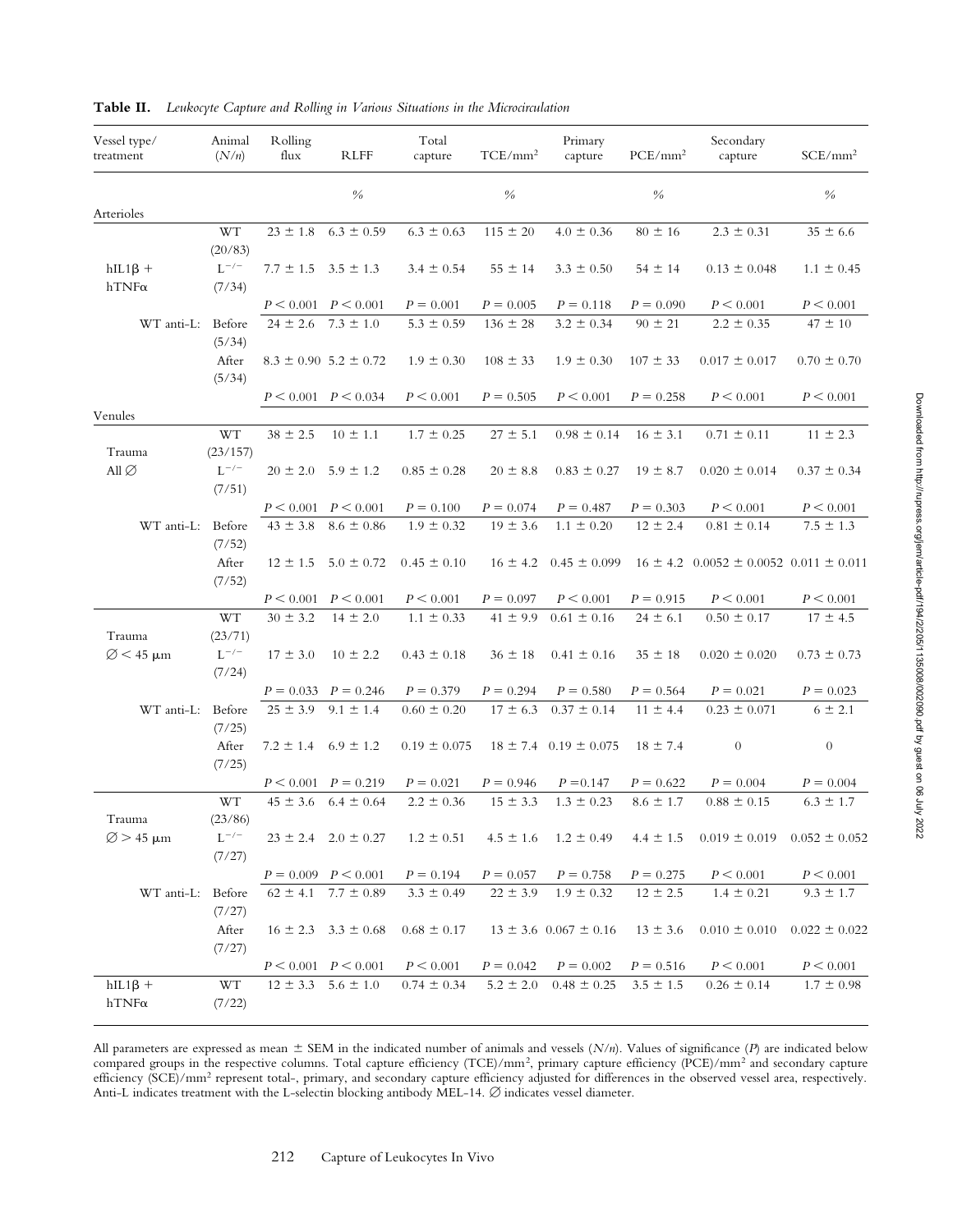

Figure 4. Secondary capture increases leukocyte recruitment in large arteries and in atherosclerosis in vivo. (A) Characteristics of capture and rolling in the cytokine-treated mouse femoral artery. Data for rolling flux and capture are indicated. Leukocyte–endothelial interactions were abolished by treatment with a function-blocking antibody against P-selectin (not shown). (B) Leukocyte capture and rolling on atherosclerotic lesions in the aorta of ApoE<sup>0</sup> and ApoE<sup>0</sup>/LDLR<sup>0</sup> mice. Data for capture and rolling flux are shown. (C) Secondary capture on atherosclerotic lesions in the mouse aorta plotted against RLF. RLF/mm represents the flux of rolling leukocytes adjusted for differences in the width of the vessel section observed. Secondary capture/mm2 represents the number of leukocytes that initiated contact with atherosclerotic endothelium through secondary capture adjusted for differences in luminal vessel area.

and in vivo are contradictory inasmuch as capture of leukocytes from the free flow, primary and secondary, has been shown to be of importance in in vitro models whereas other data question a role for capture in physiological systems. Moreover, the roles for L-selectin in leukocyte recruitment remain controversial.

In this study, we hypothesized that primary and secondary capture might be of importance in leukocyte recruitment in vivo. Interestingly, capture was found to exist in all vessel types studied. The significance of capture is greater in all arterial vessels compared with venules, inasmuch as the ratio between capture and rolling flux was up to 10-fold higher in arterial vessels. This corresponds to a high turnover of leukocytes attaching to and detaching from the endothelium in arterioles, and demonstrates that leukocyte rolling in these vessels is not as stable as rolling in venules, including those venules that have received no proinflammatory treatment before observation. As WSR in venules and arterioles are not dramatically different, the differences in stability of leukocyte rolling in microvessels are likely due to differences in CAM expression between these vessel types (11).

Capture in arterioles was observed in all vessels where leukocyte rolling was detected, regardless of vessel diameter or WSR. This strongly indicates that leukocyte rolling in arterial vessels is dependent on initial capture as no capillaries, where leukocytes can initiate interactions with the endothelium without being captured from the free flow, are located upstream. In contrast, leukocyte rolling in venules is not always dependent on capture from the free flow. Instead, capture is rare in small venules  $\leq 45 \mu m$  in diameter) and at low WSR indicating that leukocyte rolling in these vessels is initiated mainly when leukocytes enter venules from the capillaries and hence, when they are already in contact with the vessel wall. However, capture is clearly significant in venules of larger diameters. These data provide likely explanations why capture has previously not been recognized in vivo, as a prior study, where no role for capture in vivo was detected, investigated this phenomenon in the formation of stable clusters of leukocytes in cytokine-treated venules with mean diameters of 36  $\mu$ m (30). In this study, we found that interactions between leukocytes and endothelial cells in such a situation are stable and that capture is limited. However, in other situations of leukocyte–endothelial interactions, capture is clearly of importance.

Capture in the microcirculation occurs through both primary and secondary capture. Primary capture is regularly more prominent than secondary capture and the contribution of secondary capture to total capture is dependent on rolling flux inasmuch as secondary capture becomes more significant above a minimum flux of rolling leukocytes. In  $L^{-/-}$  mice as well as in WT mice treated with a functionblocking antibody against L-selectin, secondary capture is virtually absent. This strongly indicates that the leukocyte– leukocyte interactions observed in this study are L-selectin dependent and that these interactions are identical to secondary capture previously observed in vitro. Furthermore,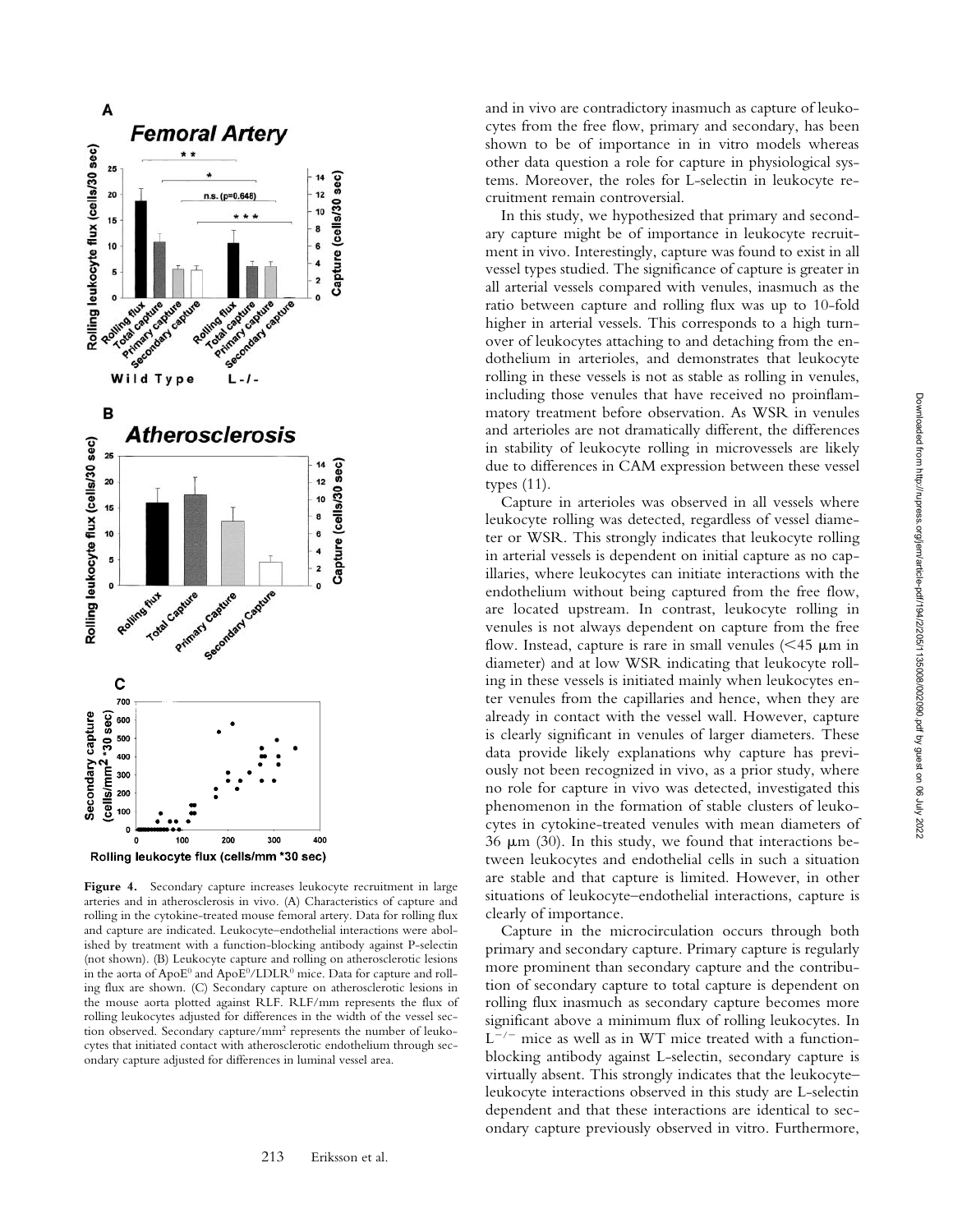the presence of secondary capture increases RLF. Blockage of secondary capture through function inhibition of L-selectin decreases leukocyte rolling even in situations where direct interactions between leukocytes and endothelial cells are independent of this CAM. This is apparent in all arterial vessels and in venules of diameters larger than



 $\sim$ 45  $\mu$ m, although this mechanism likely influences leukocyte rolling also in somewhat smaller venules  $(35-40 \mu m)$ , especially at high WSR (Fig. 1 D). These findings could, together with previous observations regarding the sequential contribution of P- and L-selectin in the time frame of trauma-induced leukocyte rolling (22), explain the somewhat contradictory data concerning the role for L-selectin in leukocyte–endothelial interactions. Evidently, depending on the size of venules subjected to study of leukocyte–endothelial interactions, opposite conclusions may be reached as to the impact of blockage of L-selectin. Indeed, on evaluation of previous studies in models where direct interactions between leukocytes and endothelial cells were likely L-selectin independent, blockage of L-selectin function was found to have no impact on leukocyte rolling in reports where venules of small diameters were subjected to study (5, 16, 38). In contrast, in the case of clear-cut effects of function inhibition of L-selectin reported in the literature, larger venules have been observed (22, 39). Increased importance of L-selectin with increasing venular diameters has been suggested previously, however, without taking into account the possibility of secondary capture (40). Furthermore, because leukocyte rolling is a prerequisite for secondary capture, low flux of rolling leukocytes may in some studies also have limited the impact of L-selectin blockage (41). This may also hold true for leukocyte rolling in arterioles (12). Hence, our findings demonstrating a role for secondary capture in the microcirculation do not contradict previous data but rather explain the apparent inconsistency in the literature regarding the role for L-selectin in leukocyte recruitment, and extends L-selectin–dependent adhesion to involve the two separate mechanisms of leukocyte–endothelial and leukocyte–leukocyte interactions. Consequently, in many situations of leukocyte recruitment, L-selectin–dependent secondary capture will be of importance and should be taken into consideration.

Interestingly, the impact of secondary capture may also hold true for venules exposed to inflammatory stimuli. In this study, we demonstrate that primary and secondary capture occur in venules after treatment with inflammatory mediators. However, the contribution of secondary capture

Figure 5. Secondary capture in arterial vessels induces formation of rolling clusters and rolling strings of leukocytes. (A) Demonstration of rolling clusters in arterial vessels. In A1, the number of leukocytes passing a reference line during 20 consecutive 3-s periods in a WT (top) and an  $L^{-/-}$  (bottom) arteriole are shown. The respective parameters of capture and rolling in the depicted experiments were: Rolling flux, 95 (WT) and 75 (L<sup>-/-</sup>); primary capture, 16 (WT) and 22 (L<sup>-/-</sup>); and secondary capture, 20 (WT) and 0 ( $L^{-/-}$ ). In A2–A6, the buildup of a rolling cluster in a cytokine-stimulated femoral artery is demonstrated. D indicates vessel diameter. P and S indicate primary and secondary capture, respectively. Large arrow indicates direction of flow. Bar,  $100 \mu m$ . Images were taken at times 0, 0.64, 1.24, 1.52, and 2.52 s. (B) Sequential video frames showing the formation of a rolling string on an atherosclerotic lesion in the right iliac artery of an ApoE<sup>0</sup>/LDLR<sup>0</sup> mouse in vivo. The orientation of the microscopic images is shown in B1. In B2–B6, the lesion is visible in the bottom left as a bright area. Large arrow indicates direction of flow. Bar, 100  $\mu$ m. Images were taken at times 0, 0.54, 2.36, 3.20, and 3.96 s.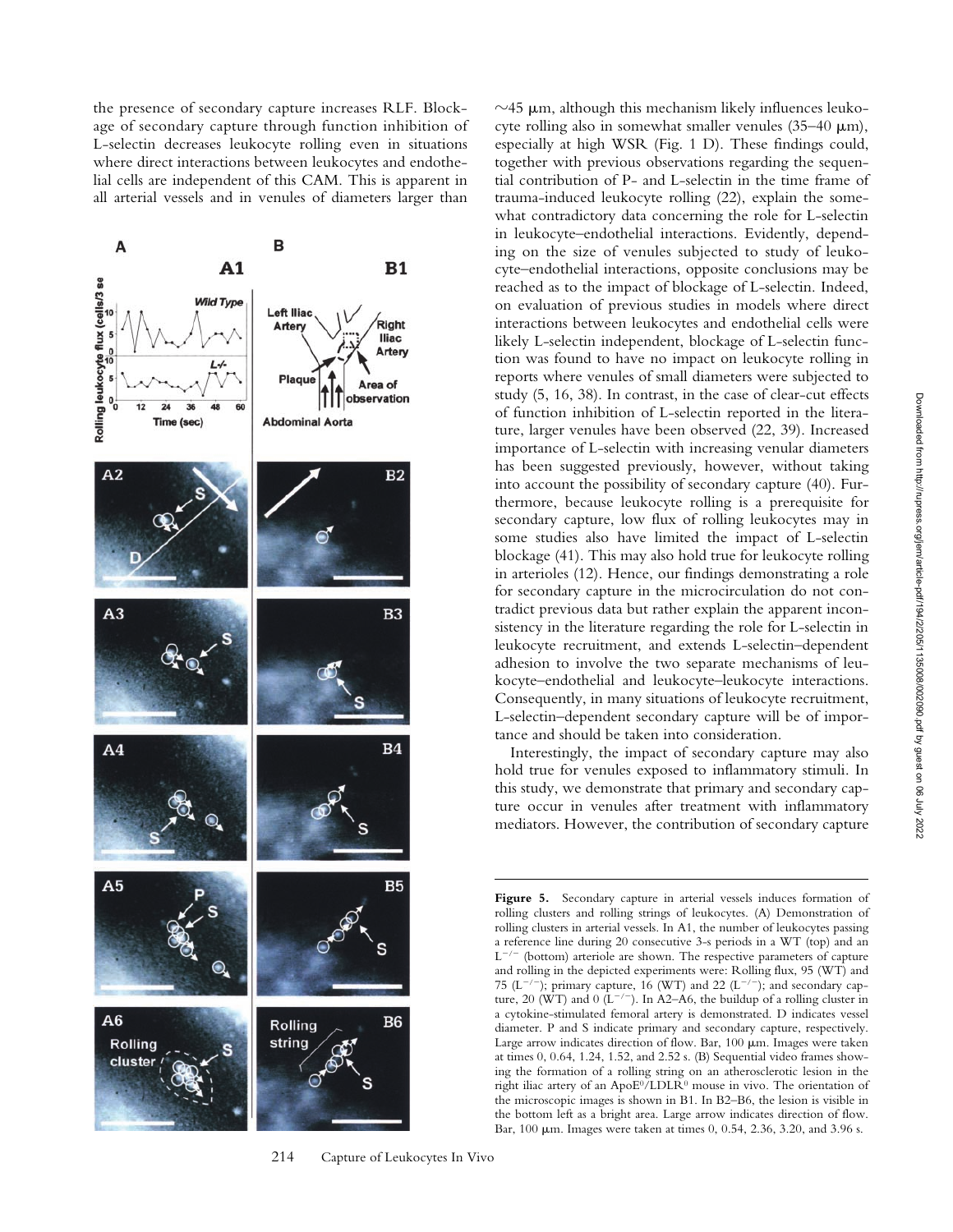to leukocyte rolling was not specifically addressed due to the difficulty in investigating the impact of blockage of secondary capture through function inhibition of L-selectin when L-selectin–dependent leukocyte–endothelial interactions occur in parallel to leukocyte–leukocyte interactions. Nonetheless, previous studies have shown that function inhibition of L-selectin in the inflamed microcirculation can decrease venular flux of rolling leukocytes by as much as 40–80% (17, 39, 42, 43), despite the fact that in mice deficient in both P- and E-selectin, L-selectin–dependent leukocyte rolling in cytokine-stimulated venules may be as low as 1% of the rolling flux seen in WT mice (17). However, about half of the neutrophils in E- and P-selectin double knockout mice have very low surface expression of L-selectin, a fact that may contribute to the low L-selectin– dependent rolling seen in these mice (44). Nonetheless, between reports, there may be a discrepancy between the impact of inhibiting L-selectin function and the potential for L-selectin in mediating direct interactions between leukocytes and endothelial cells. This discrepancy may at least in part be due to secondary capture.

The presence of secondary capture in mediator-induced inflammation also introduces conceivable explanations for the discrepancy in several experimental setups between the impact of function inhibition of L-selectin on leukocyte rolling on one hand and leukocyte extravasation on the other, i.e., despite that L-selectin blockage may decrease leukocyte rolling as well as it may decrease extravascular migration of leukocytes (38), leukocyte recruitment to the extravascular space may remain largely unaffected (39, 45, 46). Plausibly, because RLFF is higher in small venules compared with large venules (this study, reference 22), extravasation is likely to take place mainly in the former, where secondary capture is of minor importance. In contrast, when studying leukocyte rolling after similar stimuli, large venules may have been investigated, and in these vessels function inhibition of L-selectin, and thus blockage of secondary capture, may decrease rolling flux. Furthermore, differences in local blood flow and WSR caused by treatment with different inflammatory stimuli may also influence the role of secondary capture and hence, the role of L-selectin. Taken together, this study indicates that variables distinct from the induction of endothelial L-selectin ligands may influence the outcome of L-selectin–mediated leukocyte rolling and recruitment.

In large arteries, we clearly show the impact of primary and secondary capture in leukocyte–endothelial interactions. In the femoral artery, secondary capture contributes to recruitment of leukocytes to the rolling cell pool. Correspondingly, secondary capture of leukocytes occurs on atherosclerotic lesions. Similar to what is found in other vessels, secondary capture in atherosclerosis is more significant at high flux of rolling leukocytes. Thus, the contribution of secondary capture to leukocyte recruitment in atherosclerosis is more prominent in areas where interactions between leukocytes and endothelium are abundant and hence, at sites of high inflammatory activity.

In flow chambers in vitro, secondary capture induces

formation of so called rolling strings of leukocytes (15, 24, 27). However, in this in vivo study, rolling strings were not observed in vessels in the microcirculation. The discrepancy between in vivo and in vitro appearance of capture may be due to differences in the geometry of flow chambers and that of microvessels. On the other hand, in large arteries, which have a geometrical structure that more closely resembles the geometry of in vitro flow chambers, rapidly moving strings of leukocytes were sometimes observed. Moreover, in all arterial vessels, secondary capture induces formation of clusters of leukocytes rolling along the endothelium. Rolling clusters were directly observed to be dependent on secondary capture and were clearly attenuated in  $L^{-/-}$  mice, further indicating the importance of secondary capture in their formation.

In summary, we have defined roles for primary and secondary capture in a number of situations of leukocyte recruitment in vivo. Capture of both types are more prominent in vessels of the arterial tree compared with venules, and in arterial vessels secondary capture induces formation of rolling clusters and rolling strings of leukocytes. In venules, capture of leukocytes from the free flow is low in small venules and at low WSR, whereas in larger venules and at higher WSR, capture is significant. This indicates that leukocytes rolling in small venules initiate rolling interactions immediately when entering venules from the capillaries. Blockage of secondary capture through inhibition of L-selectin decreases the flux of rolling leukocytes in arterial vessels and in large, but not small, venules. The distinct impact of blockage of L-selectin in venules of different diameter range provides a likely explanation for discrepancies in the literature as to the contribution of L-selectin in leukocyte recruitment. What is more, secondary capture occurs on atherosclerotic lesions and supports recruitment of leukocytes to the arterial wall. We thereby define a previously not recognized, L-selectin–dependent, cell adhesion pathway in leukocyte recruitment in atherosclerosis.

#### The authors thank the Haephtes Society.

This work was supported by the Wallenberg Foundation, the Swedish Medical Research Council (4764, 14X-4342), the Swedish Heart and Lung Foundation, the Swedish Foundation for Health Care Sciences and Allergy Research (A2001068), IngaBritt and Arne Lundbergs Foundation, and Karolinska Institutet.

*Submitted: 18 December 2000 Revised: 7 May 2001 Accepted: 12 June 2001*

## **References**

- 1. von Andrian, U.H., J.D. Chambers, L.M. McEvoy, R.F. Bargatze, K.E. Arfors, and E.C. Butcher. 1991. Two-step model of leukocyte-endothelial cell interaction in inflammation: distinct roles for LECAM-1 and the leukocyte beta 2 integrins in vivo. *Proc. Natl. Acad. Sci. USA.* 88:7538–7542.
- 2. Springer, T.A. 1994. Traffic signals for lymphocyte recirculation and leukocyte emigration: the multistep paradigm. *Cell.* 76:301–314.
- 3. Lindbom, L., X. Xie, J. Raud, and P. Hedqvist. 1992.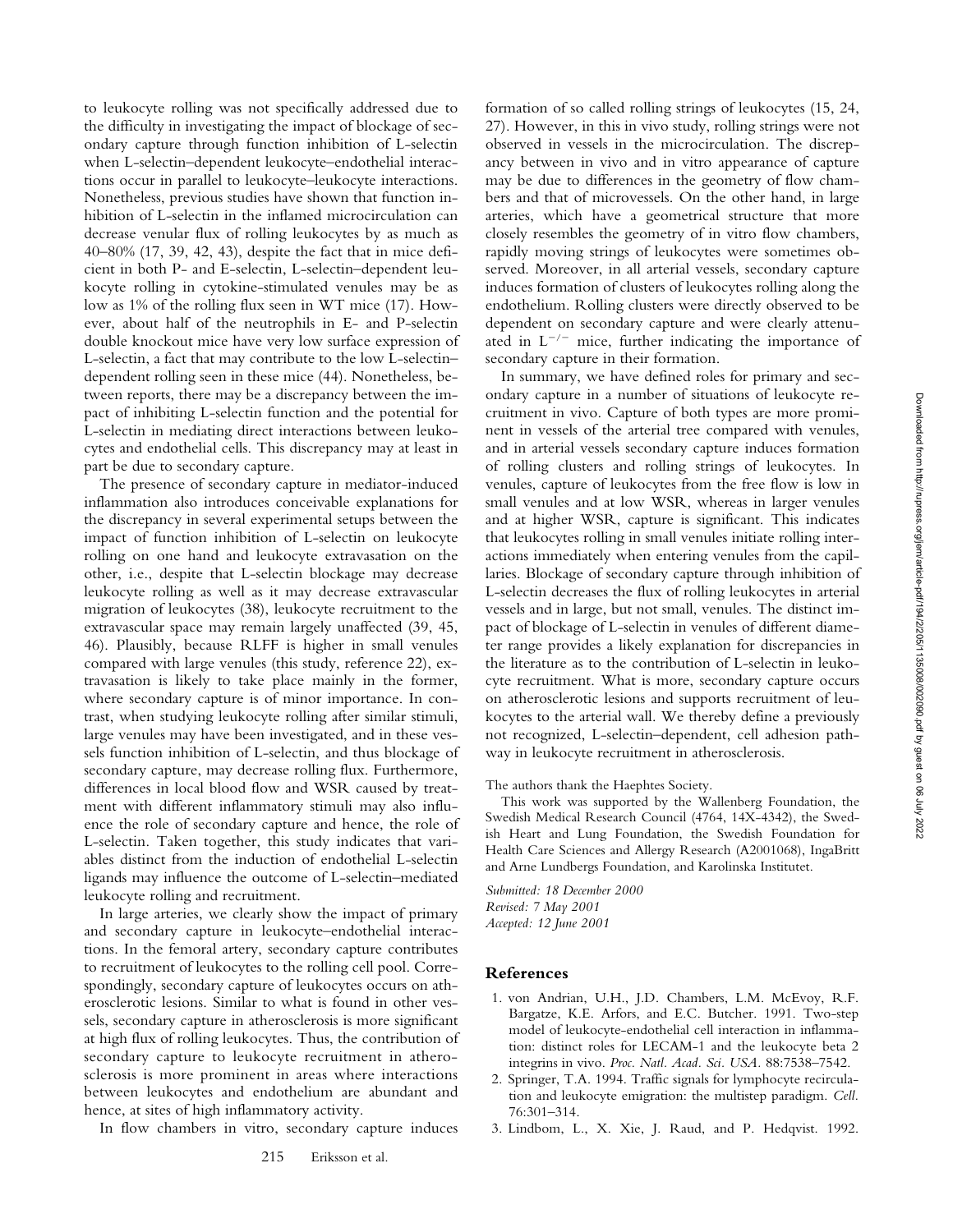Chemoattractant-induced firm adhesion of leukocytes to vascular endothelium in vivo is critically dependent on initial leukocyte rolling. *Acta Physiol. Scand*. 146:415–421.

- 4. Arfors, K.E., C. Lundberg, L. Lindbom, K. Lundberg, P.G. Beatty, and J.M. Harlan. 1987. A monoclonal antibody to the membrane glycoprotein complex CD18 inhibits polymorphonuclear leukocyte accumulation and plasma leakage in vivo. *Blood.* 69:338–340.
- 5. Jung, U., and K. Ley. 1999. Mice lacking two or all three selectins demonstrate overlapping and distinct functions for each selectin. *J. Immunol.* 162:6755–6762.
- 6. Werr, J., J. Johansson, E.E. Eriksson, P. Hedqvist, E. Ruoslahti, and L. Lindbom. 2000. Integrin alpha(2)beta(1) (VLA-2) is a principal receptor used by neutrophils for locomotion in extravascular tissue. *Blood.* 95:1804–1809.
- 7. Carlos, T.M., and J.M. Harlan. 1994. Leukocyte-endothelial adhesion molecules. *Blood.* 84:2068–2101.
- 8. Kunkel, E.J., and K. Ley. 1996. Distinct phenotype of E-selectin-deficient mice. E-selectin is required for slow leukocyte rolling in vivo. *Circ. Res.* 79:1196–1204.
- 9. Jung, U., K.E. Norman, K. Scharffetter-Kochanek, A.L. Beaudet, and K. Ley. 1998. Transit time of leukocytes rolling through venules controls cytokine-induced inflammatory cell recruitment in vivo. *J. Clin. Invest.* 102:1526–1533.
- 10. Bevilacqua, M.P., S. Stengelin, M.A. Gimbrone, Jr., and B. Seed. 1989. Endothelial leukocyte adhesion molecule 1: an inducible receptor for neutrophils related to complement regulatory proteins and lectins. *Science.* 243:1160–1165.
- 11. Jung, U., and K. Ley. 1997. Regulation of E-selectin, P-selectin, and intercellular adhesion molecule 1 expression in mouse cremaster muscle vasculature. *Microcirculation.* 4:311– 319.
- 12. Kunkel, E.J., U. Jung, and K. Ley. 1997. TNF-alpha induces selectin-mediated leukocyte rolling in mouse cremaster muscle arterioles. *Am. J. Physiol.* 272:H1391–H1400.
- 13. Eriksson, E.E., J. Werr, Y.C. Guo, P. Thoren, and L. Lindbom. 2000. Direct observations in vivo on the role of endothelial selectins and alpha(4) integrin in cytokine-induced leukocyte-endothelium interactions in the mouse aorta. *Circ. Res.* 86:526–533.
- 14. Yang, J., T. Hirata, K. Croce, G. Merrill-Skoloff, B. Tchernychev, E. Williams, R. Flaumenhaft, B.C. Furie, and B. Furie. 1999. Targeted gene disruption demonstrates that P-selectin glycoprotein ligand 1 (PSGL-1) is required for P-selectin–mediated but not E-selectin–mediated neutrophil rolling and migration. *J. Exp. Med*. 190:1769–1782.
- 15. Lim, Y.C., K. Snapp, G.S. Kansas, R. Camphausen, H. Ding, and F.W. Luscinskas. 1998. Important contributions of P-selectin glycoprotein ligand-1-mediated secondary capture to human monocyte adhesion to P-selectin, E-selectin, and TNF-alpha-activated endothelium under flow in vitro. *J. Immunol.* 161:2501–2508.
- 16. Weninger, W., L.H. Ulfman, G. Cheng, N. Souchkova, E.J. Quackenbush, J.B. Lowe, and U.H. von Andrian. 2000. Specialized contributions by alpha(1,3)-fucosyltransferase-IV and FucT-VII during leukocyte rolling in dermal microvessels. *Immunity.* 12:665–676.
- 17. Jung, U., C.L. Ramos, D.C. Bullard, and K. Ley. 1998. Gene-targeted mice reveal importance of L-selectin-dependent rolling for neutrophil adhesion. *Am. J. Physiol* 274: H1785–H1791.
- 18. Butcher, E.C., M. Williams, K. Youngman, L. Rott, and M. Briskin. 1999. Lymphocyte trafficking and regional immu-

nity. *Adv. Immunol.* 72:209–253.

- 19. Tu, L., M.D. Delahunty, H. Ding, F.W. Luscinskas, and T.F. Tedder. 1999. The cutaneous lymphocyte antigen is an essential component of the L-selectin ligand induced on human vascular endothelial cells. *J. Exp. Med*. 189:241–252.
- 20. Ley, K., P. Gaehtgens, C. Fennie, M.S. Singer, L.A. Lasky, and S.D. Rosen. 1991. Lectin-like cell adhesion molecule 1 mediates leukocyte rolling in mesenteric venules in vivo. *Blood.* 77:2553–2555.
- 21. Arbones, M.L., D.C. Ord, K. Ley, H. Ratech, C. Maynard-Curry, G. Otten, D.J. Capon, and T.F. Tedder. 1994. Lymphocyte homing and leukocyte rolling and migration are impaired in L-selectin-deficient mice. *Immunity.* 1:247–260.
- 22. Ley, K., D.C. Bullard, M.L. Arbones, R. Bosse, D. Vestweber, T.F. Tedder, and A.L. Beaudet. 1995. Sequential contribution of L- and P-selectin to leukocyte rolling in vivo. *J. Exp. Med.*181:669–675.
- 23. Bargatze, R.F., S. Kurk, E.C. Butcher, and M.A. Jutila. 1994. Neutrophils roll on adherent neutrophils bound to cytokine-induced endothelial cells via L-selectin on the rolling cells. *J. Exp. Med.* 180:1785–1792.
- 24. Alon, R., R.C. Fuhlbrigge, E.B. Finger, and T.A. Springer. 1996. Interactions through L-selectin between leukocytes and adherent leukocytes nucleate rolling adhesions on selectins and VCAM-1 in shear flow. *J. Cell Biol.* 135:849–865.
- 25. Spertini, O., A.S. Cordey, N. Monai, L. Giuffre, and M. Schapira. 1996. P-selectin glycoprotein ligand 1 is a ligand for L-selectin on neutrophils, monocytes, and  $CD34<sup>+</sup>$  hematopoietic progenitor cells. *J. Cell Biol.* 135:523–531.
- 26. Tu, L., P.G. Murphy, X. Li, and T.F. Tedder. 1999. L-selectin ligands expressed by human leukocytes are HECA-452 antibody-defined carbohydrate epitopes preferentially displayed by P-selectin glycoprotein ligand-1. *J. Immunol.* 163: 5070–5078.
- 27. Walcheck, B., K.L. Moore, R.P. McEver, and T.K. Kishimoto. 1996. Neutrophil-neutrophil interactions under hydrodynamic shear stress involve L-selectin and PSGL-1. A mechanism that amplifies initial leukocyte accumulation of P-selectin in vitro. *J. Clin. Invest.* 98:1081–1087.
- 28. Tu, L., A. Chen, M.D. Delahunty, K.L. Moore, S.R. Watson, R.P. McEver, and T.F. Tedder. 1996. L-selectin binds to P-selectin glycoprotein ligand-1 on leukocytes: interactions between the lectin, epidermal growth factor, and consensus repeat domains of the selectins determine ligand binding specificity. *J. Immunol.* 157:3995–4004.
- 29. Ramos, C.L., M.J. Smith, K.R. Snapp, G.S. Kansas, G.W. Stickney, K. Ley, and M.B. Lawrence. 1998. Functional characterization of L-selectin ligands on human neutrophils and leukemia cell lines: evidence for mucinlike ligand activity distinct from P-selectin glycoprotein ligand-1. *Blood.* 91: 1067–1075.
- 30. Kunkel, E.J., J.E. Chomas, and K. Ley. 1998. Role of primary and secondary capture for leukocyte accumulation in vivo. *Circ. Res.* 82:30–38.
- 31. Mitchell, D.J., P. Li, P.H. Reinhardt, and P. Kubes. 2000. Importance of L-selectin-dependent leukocyte-leukocyte interactions in human whole blood. *Blood.* 95:2954–2959.
- 32. Ley, K., and P. Gaehtgens. 1991. Endothelial, not hemodynamic, differences are responsible for preferential leukocyte rolling in rat mesenteric venules. *Circ. Res.* 69:1034–1041.
- 33. Tangelder, G.J., D.W. Slaaf, T. Arts, and R.S. Reneman. 1988. Wall shear rate in arterioles in vivo: least estimates from platelet velocity profiles. *Am. J. Physiol.* 254:H1059–